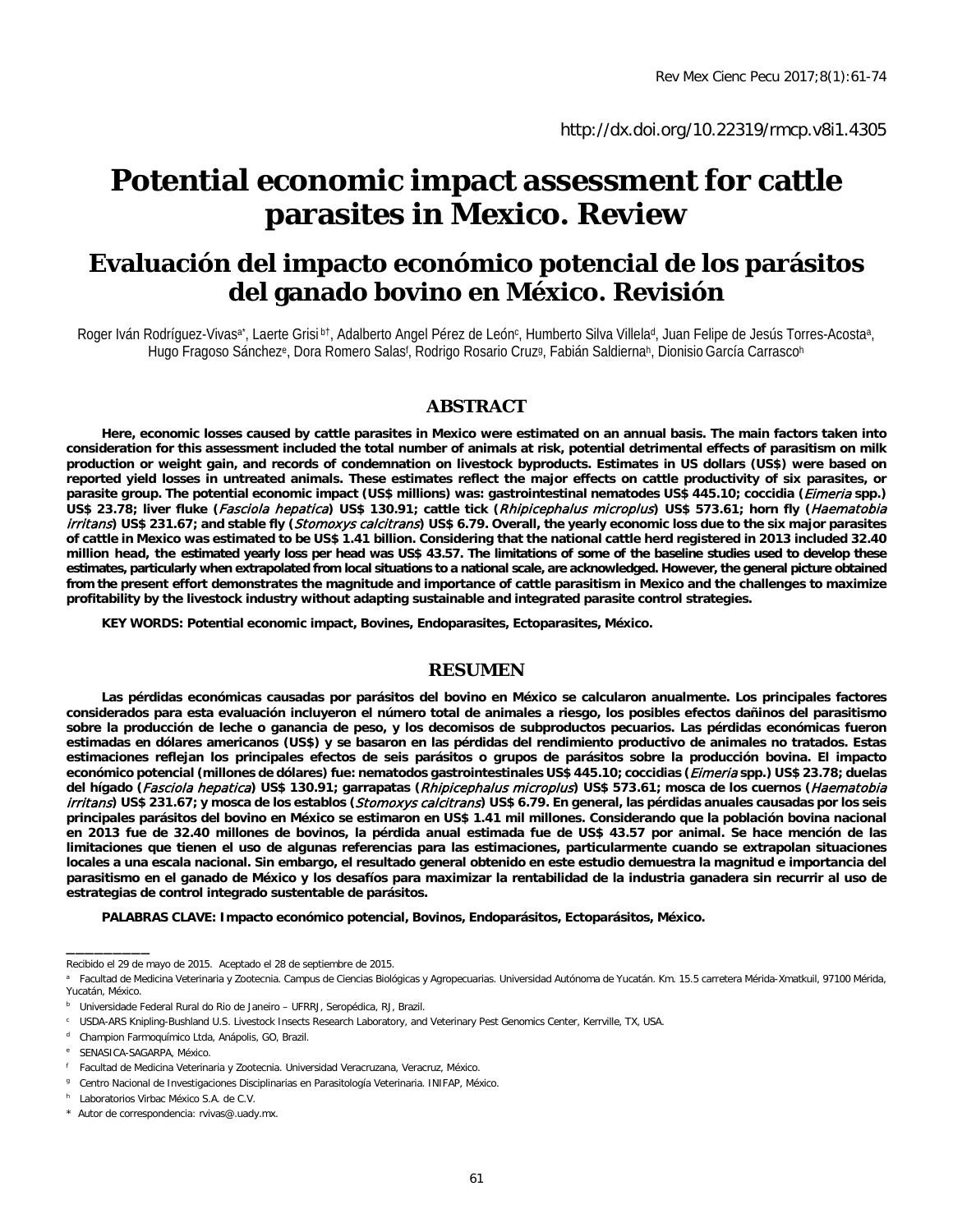#### **INTRODUCTION**

Animal agriculture is an important sector of the economy in Mexico, which ranks  $7<sup>th</sup>$  globally in terms of the number of cattle produced for commercial purposes<sup>(1)</sup>. In 2010, bovines comprised the second highest livestock species raised in the country after poultry $(2)$ . Despite increases in production forecasts due to improved genetics and feeding among other things(3,4) , parasitic diseases remain an important factor impacting the productivity of cattle in Mexico<sup>(5)</sup>. Furthermore, parasitic diseases can hinder the international trade of cattle raised in Mexico. For example, cattle intended for export are inspected at US ports of entry and are returned to Mexico if found infested with cattle fever ticks $(6)$ .

The national herd is estimated to comprise 32,402,461 head of cattle (dairy= 2,420,289; beef=  $29,992,172$ <sup>(7)</sup> distributed in almost 2 million square kilometers of land. Veracruz is the state with the largest herd that includes around 4 million head. Cattle graze in almost 2 million square kilometers of the territory, distributed in four pastoral regions according to agro-climatic conditions: a) Arid and semiarid, covering portions of nine states (Baja California, Baja California Sur, Sonora, Chihuahua, Coahuila, Nuevo León, Durango, Zacatecas and San Luis Potosí); b) Temperate, including nine states and the Federal District (Aguascalientes, Guanajuato, Hidalgo, Jalisco, México, Morelos, Puebla, Querétaro and Tlaxcala) and areas surrounding Mexico City; c) Dry tropical, comprising six states (Colima, Guerrero, Michoacán, Nayarit, Sinaloa, and Tamaulipas), and d) Humid tropical, extending across six states (Campeche, Chiapas, Quintana Roo, Veracruz, Tabasco, and Yucatán). Production systems and costs are largely dependent on the climatic conditions of the respective regions<sup>(8)</sup>.

Occurrence of internal and external parasites in cattle throughout Mexico is favored by the predominance of hot humid and sub-humid climates in tropical and subtropical latitudes. Cattle production provides an important economic activity for the large expanse of land in Mexico, and the United States (US) is the primary export market with an average of 1 million cattle imported by the US from Mexico between 1989 and 2009(9).

Economic loss due to parasites in some countries where the cattle industry is also an important economic activity has been estimated. Drummond  $et \frac{a}{100}$  calculated that annual losses due to cattle parasites in United States of America approximated US\$ 2,260 million when the national herd comprised 124.7 million head $(11)$ . This figure represented 10 % of the production value and sales of the cattle industry at that time. Estimates of annual economic loss for specific pests ranged from US\$ 29.7 million for scabies and mange mites up to US\$ 730.3 million for horn flies. Recently, Grisi et  $a^{(12)}$  reassessed the potential economic impact of internal and external cattle parasites in Brazil and estimated it to be at least US\$ 13.96 billion annually.

A preliminary assessment revealed that the economic impact of parasitic diseases on cattle production in Mexico is uncertain $(5,13,14,15)$  and which recognized the challenges involving the estimation of economic loss on the productivity of cattle due to parasitic diseases related to multifactorial variables influenced by geographic area and climatic conditions, management practices, and herd size and density. This type of effort has been further complicated by the threat of parasiticide resistance in several populations of endo- and ectoparasites of cattle. Thus, the results from the study presented here represent a systematic approach to ascertain economic losses due to cattle parasitism in Mexico.

The present study aimed to calculate economic losses caused by cattle parasites in Mexico, including the main ecto- and endo-parasite species known to have a significant effect on the productivity of bovine populations in Mexico. Consideration was given to specific cases where parasiticide resistance increases the cost of efforts to control cattle parasites.

## *Methodology used*

Endoparasites considered for the economic evaluation included: gastrointestinal nematodes (GIN), coccidia (Eimeria spp.), and liver fluke (Fasciola hepatica). The cattle tick (Rhipicephalus microplus), horn fly (Haematobia irritans), and stable fly (Stomoxys calcitrans) are the external parasites included in this analysis. Other parasites affecting cattle in Mexico were excluded because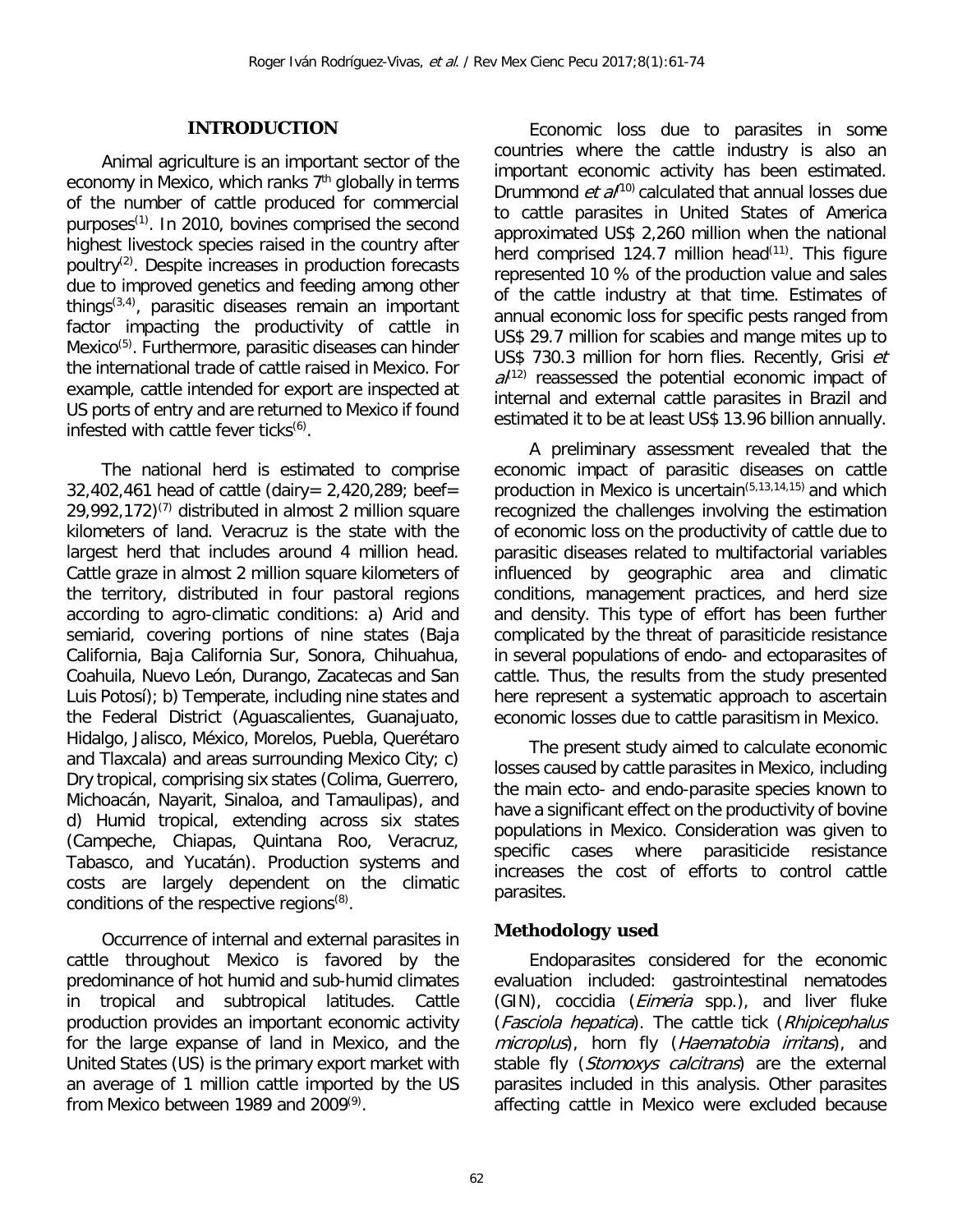they: a) Were not reported to be of national economic importance, b) Are limited to small regions of the country, (c) Are associated with reports of enzootic instability, d) Are not associated with robust economic and epidemiological data in Mexico, e) Are missing economic and epidemiological information. Parasites falling on those categories include<br>*Dictyocaulus viviparus, Neospora caninum*, Dictyocaulus Toxoplasma gondii, Cryptosporidium parvum,<br>Tritrichomonas foetus. Dermatobia hominis, Tritrichomonas foetus, Dermatobia hominis, Tabanidae, and chewing lice.

The method to estimate the potential economic impact caused by each parasite species or group considered the number of animals at risk, data available on milk production loss, weight gain loss in beef cattle, or official reports on condemnation of livestock byproducts (i.e., livers) $(12)$ . In most cases the economic analysis used data originated from local studies, generated primarily between 2000 and 2015. It must be clarified that a limitation of this approach is that estimates addressing data gaps were extrapolated from selected studies conducted in other countries on parasitic economic damage to cattle; whenever possible by making comparisons between studies conducted in Mexico under similar environmental conditions. Thus, the potential economic impact assessment for cattle parasites estimated here is dependent on a wide variety of climatic factors. Grisi et  $a^{(12)}$  validated this methodology to reassess the potential economic impact of cattle parasites in Brazil. Because information on production effects was obtained from control animals, i.e. parasitized animals kept untreated in the respective studies, or the estimated populations at risk of being affected by a particular parasitic disease, the resulting estimates of economic impact represent losses in untreated cattle or the estimated bovine population at risk. Thus, the estimates presented here do not necessarily represent the actual impact of cattle parasitism in Mexico but the potential losses expected in the absence of parasite control measures.

## POTENTIAL IMPACT OF GASTROINTESTINAL **NEMATODES**

Helminthic infections are an important cause of disease and productivity loss in livestock production

worldwide. Moreover, tropical and template climatic conditions favor the presence and incidence of GIN, potentiating the effect on animal health and reducing livestock production. This problem is not only caused by clinical parasitism; non-visible effects of the subclinical phase also provoke deficiencies in nutrient use, which can cause a major production  $loss^{(16,17)}$ .

Impact of GIN on cattle production has been extensively studied worldwide. The effect of GIN on milk production was studied by Lima and Grisi<sup>(18)</sup> in the state of Rio de Janeiro, Brazil where milk production of grazing cows medicated with albendazole at parturition was compared with untreated controls; an increase of 51.90 kg of milk per cow was reported in the medicated group during the 90-d study period, which corresponded to 0.58 kg of milk/cow/d. A similar study conducted in Holand<sup>(19)</sup> reported an increase of 0.44 kg of milk/cow/d. Milk yield after anthelmintic treatment on pastured dairy cattle in the Netherlands was estimated to increase by 1.0 kg/cow/d<sup>(20)</sup>. When Kabaka *et al*<sup>(21)</sup> evaluated the impact of GIN infection on cattle from two districts of Kenya, they found a daily loss of 1.4 kg/cow/d. Vercruysse et  $a^{(22)}$  evaluated 11 commercial dairy farms in Belgium to study the effect of eprinomectin treatment at calving on milk production; in this study eprinomectin treatment resulted in an average increase of 0.97 kg in daily milk yield. Considering that the average loss due to GIN in grazing cows is 0.87 kg of milk cow/d compared to animals with medication, the potential losses due to gastrointestinal worms for grazing dairy cattle population at risk in Mexico would be US\$ 189,212,709 (Table 1). In spite of the evident economic benefit that could represent the control of GIN in grazing dairy cows, it is important to remember that most anthelmintic drugs cannot be used in those animals while they are producing milk for human consumption. Thus, other control methods, based on alternative control measures ought to be used to reduce the economic impact.

Under the hot sub-humid conditions of Yucatan, Mexico, there was a superior average weight gain of 32.5 and 15.8 kg when the animals (Bos indicus) were treated with netobimin following two strategic programs (on August and October, or on August and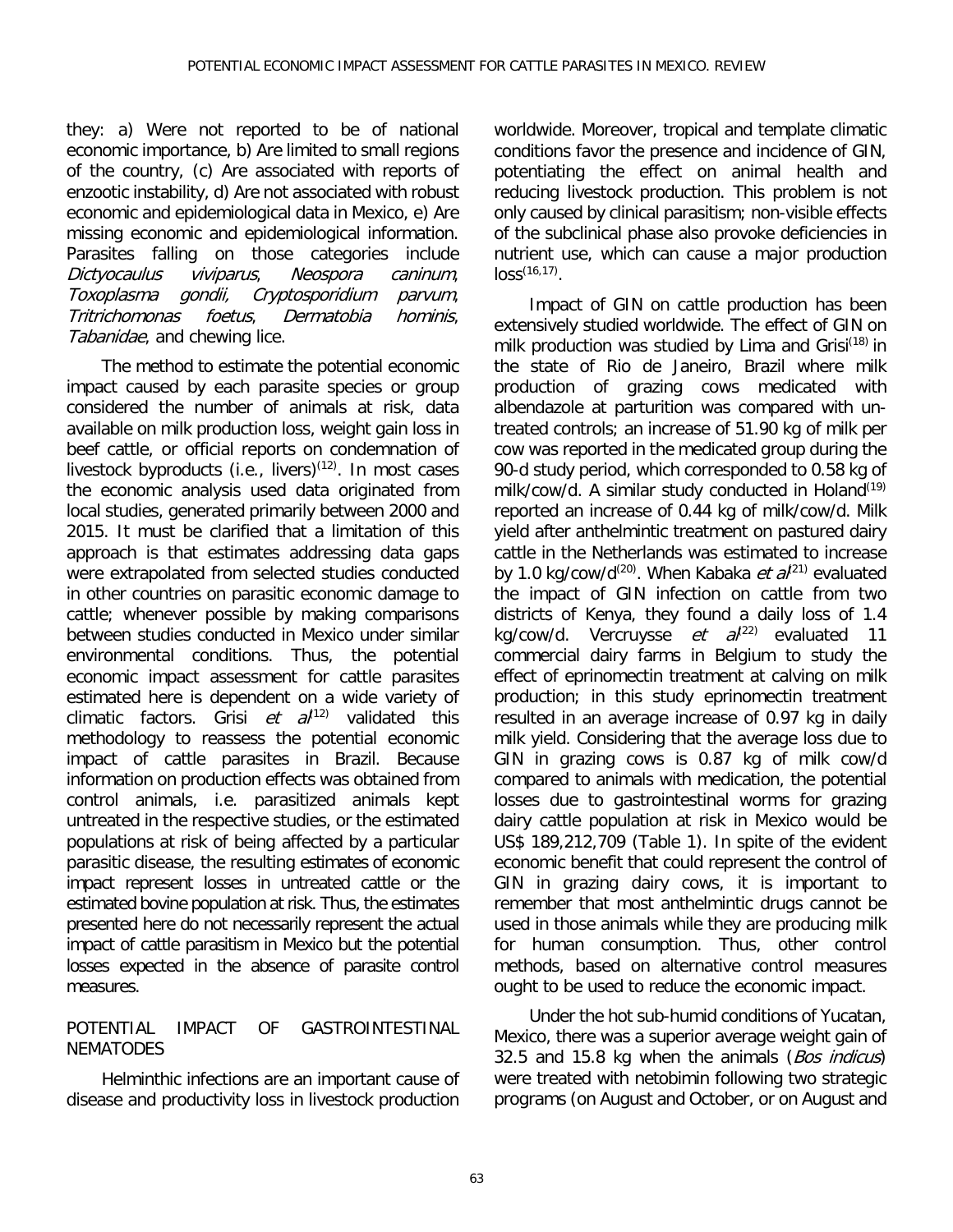|                                                           |                                                               |                                                                                                                          |                    | <b>Total herd</b>      |                   | Potential loss for |  |
|-----------------------------------------------------------|---------------------------------------------------------------|--------------------------------------------------------------------------------------------------------------------------|--------------------|------------------------|-------------------|--------------------|--|
|                                                           | Population at risk                                            | Milk loss                                                                                                                | Yearly milk loss** | yearly loss***         | Price to producer | dairy cattle       |  |
|                                                           | (head)*                                                       | (kg/cow/d)                                                                                                               | (kg/cow)           | (liters)               | (US\$/liter)      | (US\$)             |  |
| Dairy cattle                                              | 1'735,408                                                     | 0.87                                                                                                                     | 265.35             | 443'961,328.8          | 0.42              | 189'212,709        |  |
|                                                           | SIAP-SAGARPA <sup>(7)</sup>                                   | 0.58                                                                                                                     |                    |                        | SIAP-             |                    |  |
|                                                           |                                                               | Lima and Grisi <sup>(18)</sup>                                                                                           |                    |                        | SAGARPA(7)        |                    |  |
|                                                           |                                                               | 0.44                                                                                                                     |                    |                        |                   |                    |  |
|                                                           |                                                               | Ploeger et al(19)                                                                                                        |                    |                        |                   |                    |  |
|                                                           |                                                               | 1.0                                                                                                                      |                    |                        |                   |                    |  |
|                                                           |                                                               | Charlier et $a^{(20)}$                                                                                                   |                    |                        |                   |                    |  |
|                                                           |                                                               | 1.4                                                                                                                      |                    |                        |                   |                    |  |
|                                                           |                                                               | Kabaka et al(21)                                                                                                         |                    |                        |                   |                    |  |
|                                                           |                                                               | 0.97                                                                                                                     |                    |                        |                   |                    |  |
|                                                           |                                                               | Verschave et al(22)                                                                                                      |                    |                        |                   |                    |  |
|                                                           |                                                               | *72% of the total dairy cattle in Mexico. **Considering a 305-d lactation period.***1 kg of milk = 0.971 liters of milk. |                    |                        |                   |                    |  |
|                                                           |                                                               |                                                                                                                          | Affected<br>herd   | Price to               |                   | Potential loss for |  |
|                                                           | Population at risk+                                           | Yearly weight loss                                                                                                       | yearly loss        | producer               | Potential loss    | calves             |  |
|                                                           | (head)                                                        | (kg/ head)                                                                                                               | (kq)               | (US\$/kg)              | (US\$)            | (US\$)             |  |
| Beef and<br>dairy                                         | 7'290,553                                                     | $43.6/2=21.8$                                                                                                            | 158'934,070        | 1.61                   |                   | 255'883,853        |  |
| calves (<1 yr old)                                        |                                                               | (only six month a year were                                                                                              |                    | SIAP-                  |                   |                    |  |
|                                                           |                                                               | considered)                                                                                                              |                    | SAGARPA <sup>(7)</sup> |                   |                    |  |
|                                                           | SIAP-SAGARPA <sup>(7)</sup>                                   | 49.6 and 24.0/yr                                                                                                         |                    |                        |                   |                    |  |
|                                                           |                                                               | Domínguez-Alpizar et al(24)                                                                                              |                    |                        |                   |                    |  |
|                                                           |                                                               | 130.3/yr                                                                                                                 |                    |                        |                   |                    |  |
|                                                           |                                                               | Quiroz-Romero et al(25)                                                                                                  |                    |                        |                   |                    |  |
|                                                           |                                                               | 104.0/yr                                                                                                                 |                    |                        |                   |                    |  |
|                                                           |                                                               | Quiroz-Romero et al(26)                                                                                                  |                    |                        |                   |                    |  |
|                                                           | 22.5% of the total cattle production in Mexico <sup>(2)</sup> |                                                                                                                          |                    |                        |                   |                    |  |
| Total loss by gastrointestinal nematodes<br>445'096,562.6 |                                                               |                                                                                                                          |                    |                        |                   |                    |  |

Table 1. Economic losses due to gastrointestinal nematodes among dairy and beef cattle in Mexico in 2013

January). In a period of 240 d, dewormed calves obtained an additional weight gain of 0.136 kg/d (49.6 kg/yr) or 0.07 kg/d (24.0 kg/yr) respectively, compared to non-treated calves $(23)$ . The most common genera of GIN identified in this study area were Haemonchus, Cooperia and Trichostrongylus<sup>(24)</sup>.

In Chiapas, Mexico (hot and humid tropical region), an increase of 30.7 kg was obtained during a 90-d experiment (0.350 kg/d, 127.7 kg/yr) after deworming calves with ivermectin+abamectin<sup>(25)</sup>. Another study performed in Veracruz, Mexico also under hot and humid tropical conditions, the use of ivermectin+abamectin to control GIN in calves resulted in an additional weight gain of 20.0 kg (0.285 kg/d) and 25.03 kg (0.357 kg/yr) during a 70-d experiment (130.3 kg/yr and 104.0 kg/yr, respectively) compared with non-treated calves<sup>(26)</sup>. The most common genera of GIN identified in this study

## were Haemonchus, Cooperia, Trichostrongylus, Oesophagostomum and Ostertagia.

Studies have shown that the productivity of calves in tropical parts of Mexico is most affected by GIN during the rainy season<sup> $(24,27)$ </sup>. Thus, for estimation purposes a rainy period of 6 mo was applied to derive potential losses caused by GIN in calves from Mexico. Considering an average loss of 87.1 kg of weight gain calves/yr without medication, the potential losses in the calf population caused by GIN in 6 mo would be US\$ 255'883,853 (Table 1). Overall, annual losses in cattle due to GIN can potentially reach US\$ 445,096,562.

#### POTENTIAL IMPACT OF EIMERIA SPP

Major weight loss associated with eimeriosis in cattle is likely to occur within the first year of life when animals are most susceptible to *Eimeria*  $infection<sup>(28)</sup>$ . Cattle eimeriosis reduces food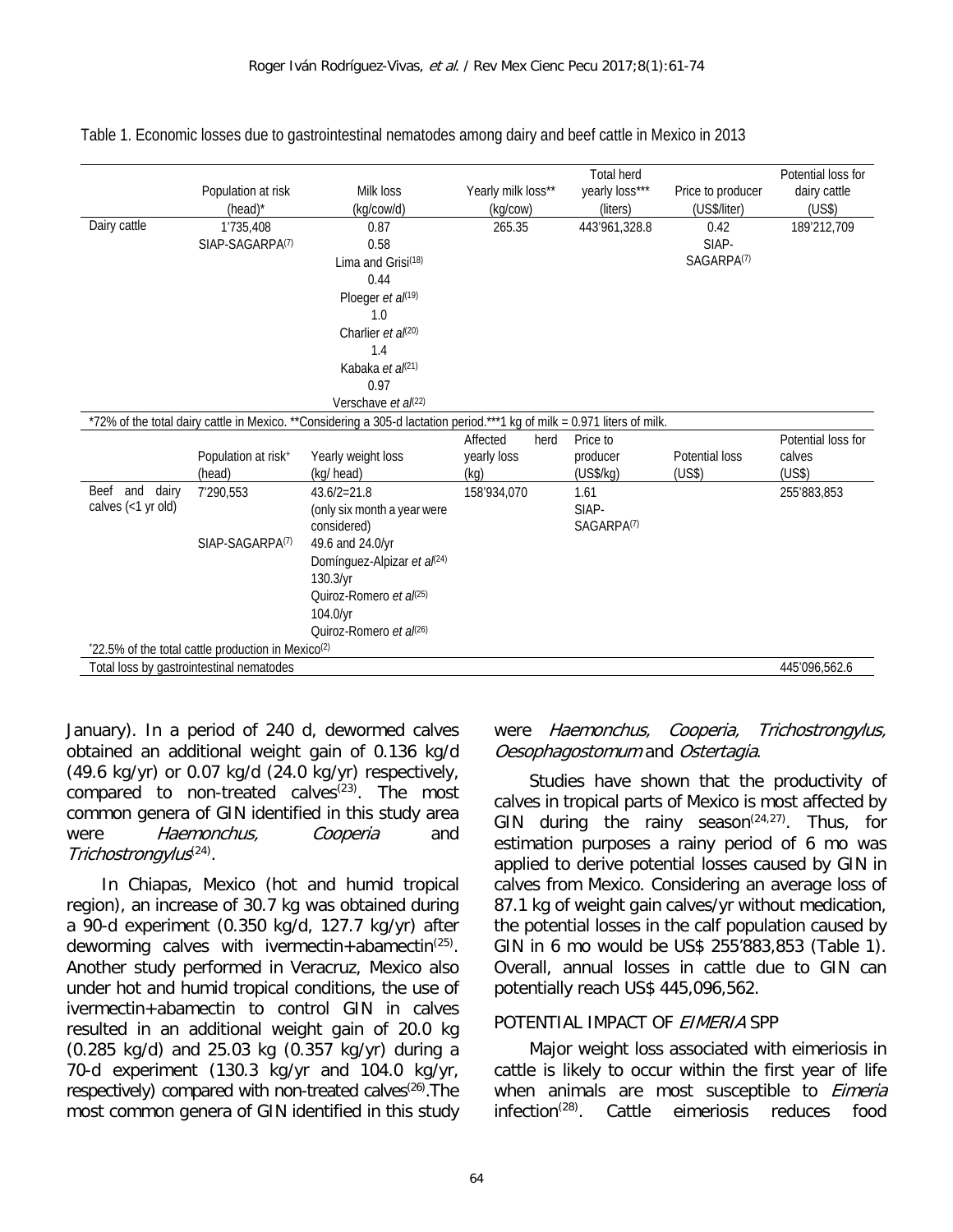consumption, body weight, feed efficiency and may cause 24 % mortality. An estimated 77 million young cattle in the United States are infected by coccidia during the first year of their life, 4 million will be treated for eimeriosis, and 80,000 cattle naturally infected with *Eimeria*, could die from the disease<sup>(29)</sup>. Annual economic losses due to eimeriosis in the US have been estimated at US\$ 62 million<sup>(30)</sup>. Animals housed in large numbers with bad hygienic practices are more likely to contract the disease. Therefore, feedlot and dairy cattle are the most susceptible. Eimeriosis in feedlot cattle is associated with stress caused by shipping, changes in ration as well as weather conditions. and overcrowding<sup>(31)</sup>. weather conditions, and overcrowding $(31)$ . Fitzgerald<sup>(32)</sup> suggested that as a rule of thumb expenses associated with eimeriosis should be considered to be US\$ 2.60 per calf/yr. Dairy farmers in Estonia were estimated to incur annual losses of generated income ranging from 8 to 9 % and assigned a loss of US\$ 6.23 per calf/yr due to  $e$ imeriosis $(33)$ .

Under hot subhumid tropical conditions, Rodríguez-Vivas et  $a^{(34)}$  studied the factors associated with bovine eimeriosis in calves and found Eimeria oocysts in 87.8 % of the samples. The most common species identified were E. bovis, E. zuernii, E. ellipsoidalis and E. auburnensis. These authors<sup>(14)</sup> mentioned that these species are the most frequently found in cattle , and are reported among the most pathogenic<sup>(35)</sup>. A further study by Rodriguez-Vivas et  $a^{(13)}$  investigated the prevalence of gastrointestinal parasites in cattle of different ages in the south of Mexico. Prevalence of Eimeria spp represented 71.57 % of the fecal samples tested. Quezada *et al*<sup>36)</sup> estimated the prevalence of Eimeria spp in post-weaner calves in a dry region of Mexico and found 62 % of the animals to be positive. INEGI $^{(2)}$  reported that in Mexico 22.5 % of the cattle population are bovines <12 mo of age. According to the total population of cattle in Mexico (32'402,461) reported by SIAP-SAGARPA $(7)$ , and considering that 22.5 % of the national bovine herd is <12 mo of age, it was estimated that 7'290,553 calves are at risk of being affected by eimeriosis. Based on an average of 73.8 % prevalence of *Eimeria* spp $(13,34,36)$  among young cattle from different regions of Mexico, it was calculated that 5,380,428 young animals have been affected, each costing US\$  $4.42$ /animal<sup>(33)</sup> to treat eimeriosis(33). Therefore, the estimated annual losses due to eimeriosis in Mexican cattle total US\$ 23'781,491.

## POTENTIAL IMPACT OF FASCIOLA HEPATICA

Liver fluke transmission depends on the presence of the snail intermediate host. In Mexico Lymnaea humilis, L. cubensis and L. bulimoides have been identified as intermediate host of F. *hepatica*<sup>(37)</sup>. Therefore, the distribution of the parasite is limited to those geographic areas where the appropriate snail species are present<sup> $(38)$ </sup>. Liver flukes are enzootic in 29 of the 32 states of Mexico, especially where high annual rainfall and large areas of poorly drained pasture provide suitable habitats for the lymnaeid snails. Therefore, the economic impact of bovine fasciolosis caused by  $F$ . *hepatica* is relevant in areas where the parasite is enzootic or in non-enzootic areas where infected cattle are  $introduced<sup>(39)</sup>$ .

According to the four pastoral regions where cattle are raised in Mexico, the average (range) rates of liver condemnation due to fasciolosis from all cattle slaughtered are: Arid and semiarid region 2.89 %, (0.2 to 5.3 %)(39,40); Temperate region 11.63 % (1.8 to 30.0 %)<sup>(39,40)</sup>; Tropical dry 6.9 % (2.0 to 11.63 %)<sup>(39)</sup>; Tropical humid (Yucatan and Quintana Roo States are considered free of F. hepatica) 12.5 % (0.2 to 35.8 %)(39,41). The overall estimation of annual losses suffered by the cattle industry of Mexico due to liver condemnation as a result of fasciolosis caused by F. hepatica is US\$ 4,239,667 (Table 2).

Simpson and Courtney $(42)$  conducted a survey in Florida, US, that showed the specific benefits of liver flukes control. Animals treated with the appropriate antiparasitic drug were 8.2 to 9.9 kg heavier when culled cows were considered, and 13.6 to 20.4 kg heavier when calves were treated at weaning. Another study conducted<sup> $(43)$ </sup> at a commercial cowcalf operation in Louisiana, showed that US calves from cows receiving treatments for both flukes and nematodes had an average weight gain advantage of 8.9 kg in 205-d adjusted wining weights compared to that of calves from cows receiving treatment for nematodes only. Because all treatment groups were maintained on the same conditions, the authors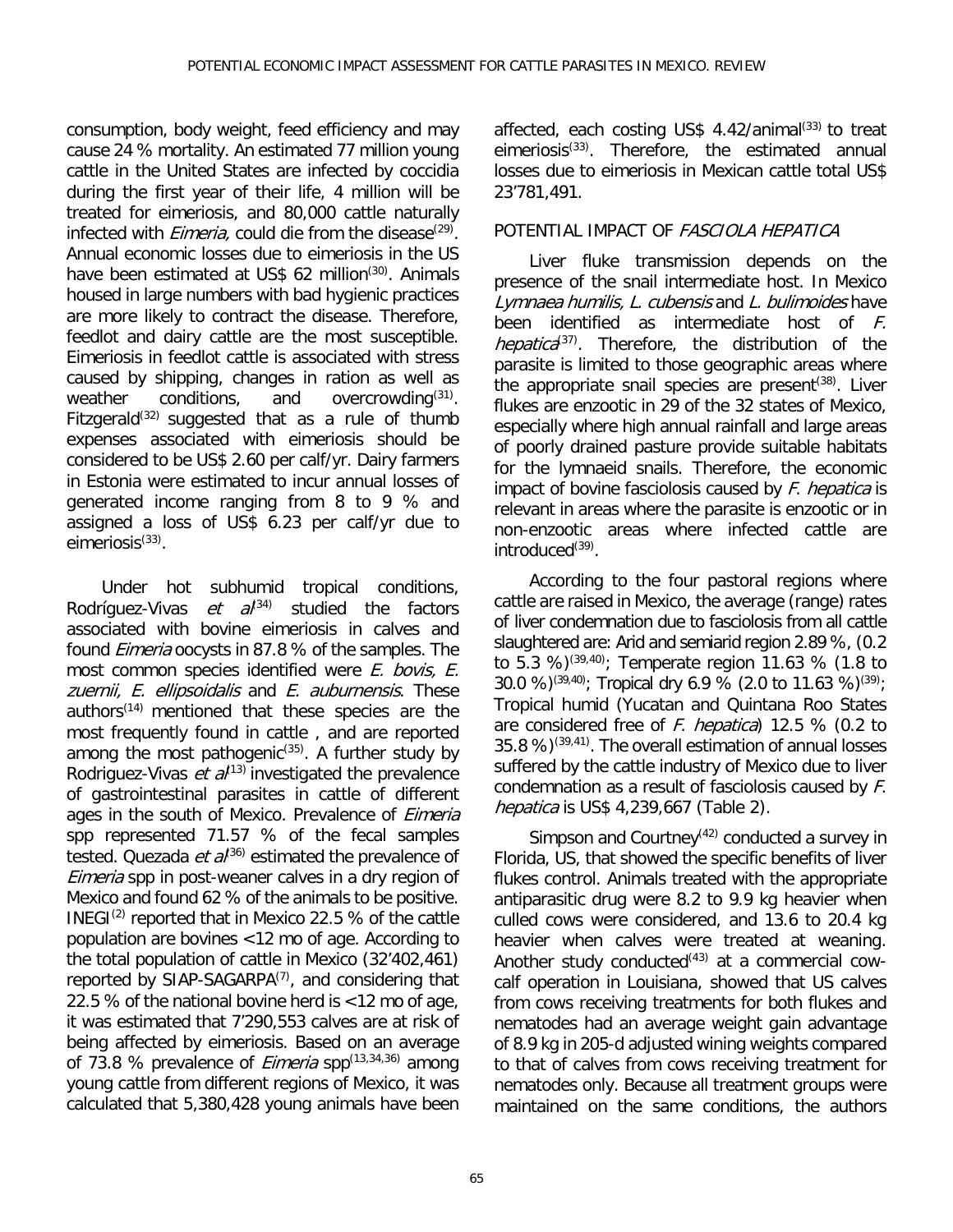inferred that administration of flukicides to cows had a positive effect on productivity by increasing milk production, which resulted in heavier calves.

Recently, Charlier et  $a^{(44)}$  conducted a trial on 11 dairy herds exposed to  $F$ . hepatica to assess the effect of closantel treatment at dry-off (or 80-42 d before calving in first-calving heifers) on milk production parameters. The authors found that closantel treatment resulted in a noticeable increase of 303 kg in a 305-d milk production (0.99 kg of milk/d/animal). Based on this result it was estimated that the annual loss in milk production due to infection with F. hepatica is US\$ 83'420,131 (Table 2). The estimated loss associated with the effects of F. hepatica infection in beef and dairy cattle that livestock producers in Mexico suffer totals US\$ 130'906,653.

#### POTENTIAL IMPACT OF CATTLE TICKS

Ticks and the pathogens they transmit to domestic animal species, humans, and wildlife are widely distributed throughout the world, particularly in tropical and subtropical regions. It has been estimated that 80 % of the world's cattle population is exposed to tick infestation $(45)$ . Ticks are responsible for a variety of losses, caused by the direct effect of attachment, injection of toxins, or through the morbidity and mortality associated with tick-borne pathogens<sup> $(46)$ </sup>, and secondary problems as<br>the enhancement of transmission of the enhancement of transmission of Dermatophilosis, myiasis<sup>(47)</sup>, or udder damage by tick species belonging to the genus  $Amblyomma^{(48)}$ . The estimated annual global costs associated with ticks and tick-transmitted pathogens range between US\$ 13.9 billion and US\$ 18.7 billion<sup> $(49)$ </sup>. Recently, Grisi *et a* $\ell^{12}$  estimated the annual costs associated

| Regions                | Population at risk*           | Slaughtered<br>animals                  | % of liver confiscation                      |                                              | <b>Total liver confiscated</b> | Price to producer<br>(US\$/liver) | Potential loss (US\$)              |
|------------------------|-------------------------------|-----------------------------------------|----------------------------------------------|----------------------------------------------|--------------------------------|-----------------------------------|------------------------------------|
| Arid and semiarid      | 7'638.751<br>(23.57%)         | 2'073,309                               | 2.89<br>Ibarra et $a^{(39)}$                 |                                              | 59.919                         | 5.64                              | 337.943                            |
| Temperate              | 6'600,403<br>(20.37%)         | 1'791,825                               |                                              | 11.63<br>Ibarra et $a^{(39)}$                |                                | 5.64                              | 1'175,314                          |
| <b>Tropical dry</b>    | 8'750,368<br>$(27.00\%)$      | 2'375,026                               | 6.9                                          | Ibarra et al(39)                             | 163,877                        | 5.64                              | 924,266                            |
| <b>Tropical humid</b>  | 9'412,939<br>(29.06%)         | 2'556,231                               |                                              | 12.5<br>Ibarra et al $(39)$                  |                                | 5.64                              | 1'802,144                          |
|                        |                               |                                         | Liver confiscation by fasciolosis            |                                              |                                |                                   | 4,239,667                          |
| Animal group           | Animal population<br>at risk* | Animal population<br>with fasciolosis** | Yearly weight loss                           |                                              | Total yearly<br>weight loss    | Price to producer                 | Potential loss                     |
|                        | (head)                        | (head)                                  | (kg/head)                                    |                                              | (kg)                           | (US\$/kg)                         | (US\$)                             |
| Cow                    | 15'960,309                    | 1'353,434                               | 9.05<br>Simpson and Courtney <sup>(42)</sup> |                                              | 12'248,577                     | 1.61<br>SIAP-SAGARPA(7)           | 19'720,208                         |
| Calves                 | 8'085,510                     | 685,651                                 | 12.95                                        |                                              | 8'879,180                      | 1.61<br>SIAP-SAGARPA(7)           | 14'295,479                         |
|                        |                               |                                         | 17.0<br>8.9                                  | Simpson and Courtney(42)<br>Malone et al(43) |                                |                                   |                                    |
| Feedlot                | 7'862,068                     | 666,703                                 | Hicks et al(94)                              | 8.6                                          | 5'733,645                      | SIAP-SAGARPA(7)                   | 9'231,168                          |
|                        |                               |                                         | Weight loss                                  |                                              |                                |                                   | 43,246,855                         |
| Dairy cattle           | Population at risk*           | Animal population<br>with fasciolosis** | Milk loss                                    | Yearly milk loss**                           | Total herd yearly<br>loss      | Price to producer                 | Potential loss for<br>dairy cattle |
|                        | (head)                        |                                         | (kg/cow/d)                                   | (kg/cow)                                     | (liters)                       | (US\$/liter)                      | (US\$)                             |
|                        | SIAP-SAGARPA(7)               | 8.48%<br>Ibarra et $a^{(39)}$           | 0.99<br>Charlier et al(20)                   |                                              |                                | 0.42<br>SIAP-SAGARPA(7)           |                                    |
|                        | 2'370,289                     | 663,680                                 | 657.043<br>Milk loss                         | 302                                          | 198'619,360                    | 83'420,131                        | 83'420,131<br>83'420,131           |
| Total fasciolosis loss |                               |                                         |                                              |                                              |                                |                                   | 130'906,653                        |

Table 2. Economic losses due to liver confiscation produced by *Fasciola hepatica* to cattle production in Mexico in 2013

\*Animals from three states considered free of *F. hepatica* were removed from the animal population at risk. \*\*Only 8.48% of animal at risk were considered suffering fasciolosis(39).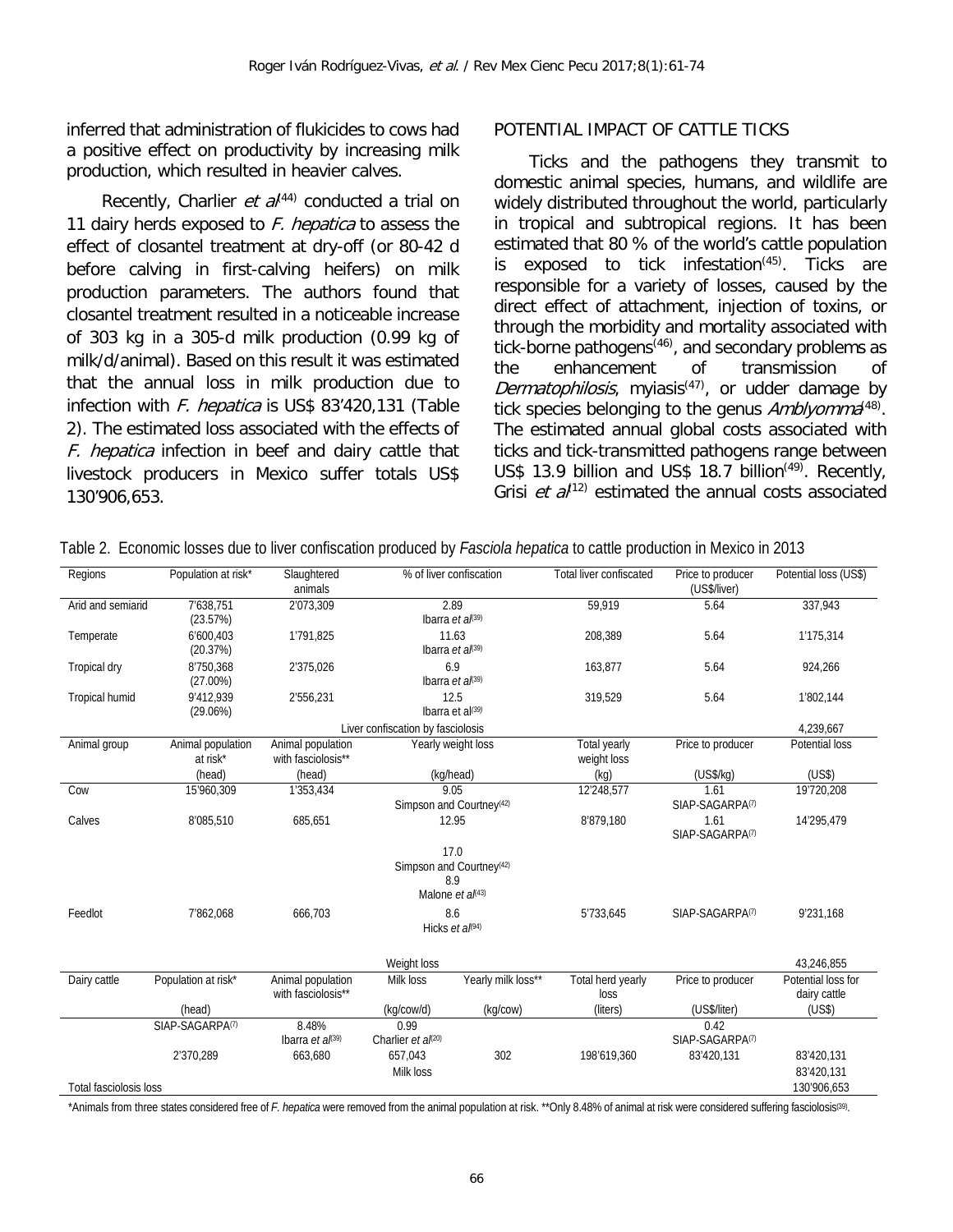with the cattle tick Rhipicephalus (Boophilus) microplus (R. microplus) in the Brazilian cattle industry, to be up to US\$ 3.24 billion. The national cattle fever tick control campaign in Mexico<sup>(50)</sup> reported that 65 % of the national territory is infested with R. microplus<sup>(15)</sup>. Based on this information, the estimated number of cattle at risk of R. microplus infestation is 24'973,983 cattle.

Losses on milk production caused by the cattle ticks R. microplus, were recently estimated by Rodrigues and Leite<sup> $(51)$ </sup> for the state of Minas Gerais, Brazil. These authors estimated that ticks were responsible for a reduction of 90.24 L of milk per cow per lactation period. Based on this information, the estimated loss to the dairy herd of Mexico is US\$ 68'878,694 (Table 3).

Estimates of the losses inflicted by cattle ticks on beef cattle were based on Jonsson<sup>(52)</sup>, who reported daily losses of 1.18 and 1.37 g per tick per animal for Bos indicus x Bos taurus cattle and B. taurus, respectively. An average of 70.3 adult ticks per cattle were reported during studies on population dynamics of R. microplus infesting B. taurus x  $B$ . *indicus* cattle in Yucatan<sup>(5)</sup>. Alonso-Diaz et  $a^{(53)}$  found an average of 14.0 and 35.4 R. microplus adult ticks per animal in two cattle crossbreed genotypes in Veracruz, Mexico. An average of 14.5 adult ticks per criollo cattle $(54)$  were found. Meanwhile, others<sup>(55)</sup> found that  $B$ . taurus cattle had an average of 94 ticks/animal, while Gomes *et a*<sup> $(56)$ </sup> reported 3.3 ticks/per animal for *B*. indicus cattle. Considering that the beef cattle herd is composed of 16.80  $%$  of *B. indicus,* 27.98  $%$  of B. taurus, and 52.22 % of B. indicus x B. taurus  $crosses<sup>(2)</sup>$ , and the potential infestation rate for this bovine population, the estimated economic loss caused by this tick on beef cattle is US\$ 504'729,382. Therefore, the total economic loss attributable to R. microplus in the Mexican cattle herd could approach US\$ 573'608,076 (Table 3).

R. microplus is the vector of the hemoprotozoans *Babesia bovis* and *B. bigemina*, which cause bovine babesiosis, and the intraerythrocitic<br>rickettsia Anaplasma marginale that causes marginale that causes anaplasmosis(57,58). Babesiosis and anaplasmosis are responsible for important economic losses in the cattle industry of tropical and subtropical areas of the world. Annual losses (million) of US\$ 500, 16.9, 5.1, 5.4, 6.8, 21.6, 19.4, 57.2, 3.1, and 0.6 caused by babesiosis and anaplasmosis have been reported for Brazil, Australia, Kenya, Zimbabwe, Tanzania, South Africa, China, India, Indonesia, and Philippines, respectively(59,60). The economic impact is a consequence of direct losses like mortality, abortions, reduction in meat and milk yield, and indirect effects associated with the application of disease and tick control measures. In Argentina, 62 % and 38 % of the financial loss in dairy cattle affected by

|                                 | Population at risk*              | Lactation loss<br>(liters)                | Yearly milk loss<br>(liters) | Price to producer<br>(US\$/liter)   | Potential loss<br>(US\$) |
|---------------------------------|----------------------------------|-------------------------------------------|------------------------------|-------------------------------------|--------------------------|
| Dairy cattle                    | 1'734,735                        | 90.24<br>Rodrigues<br>and<br>Leite $(51)$ | 156'542486                   | 0.44<br>SIAP-SAGARPA(7)             | 68'878,694               |
| Beef cattle**                   | Population at risk<br>23'239.248 | Daily weight loss<br>(g/tick/head)        | Yearly weight loss<br>(kg)   | Price to producer<br>(US\$/kg)      | Potential loss<br>(US\$) |
| B. taurus                       | 3'904,184                        | 1.37<br>Jonsson <sup>(52)</sup>           | 183'514,997                  | 1.61<br>SIAP-SAGARPA <sub>(7)</sub> | 295'459,145              |
| <b>B.</b> indicus               | 6'502,345                        | 1.18<br>Jonsson <sup>(52)</sup>           | 111'742,243                  | 1.61<br>SIAP-SAGARPA(7)             | 179'905,011              |
| indicus x<br>В.<br>В.<br>taurus | 12'832,719                       | 1.18<br>Jonsson <sup>(52)</sup>           | 18'239,271                   | 1.61<br>SIAP-SAGARPA(7)             | 29'365,226               |
|                                 |                                  |                                           |                              |                                     | 504'729,382              |
|                                 |                                  |                                           |                              | Total potential loss                | 573'608.076              |

Table 3. Economic losses due to the cattle tick *Rhipicephalus microplus*, related to milk and beef production in Mexico in 2013

\*Cattle at risk of tick infestation(7;50). \*\*16.80 % of *Bos indicus*, 27.98 % of *Bos taurus*, and 52.22 % of *Bos indicus* x *Bos taurus* cattle in Mexico. \*\*\*Considering the following mean daily tick burdens: *B. taurus-*94 ticks(55), *B. indicus* x *B. taurus-*39.9 ticks(5;53), and *B. indicus-*3.3 ticks(56).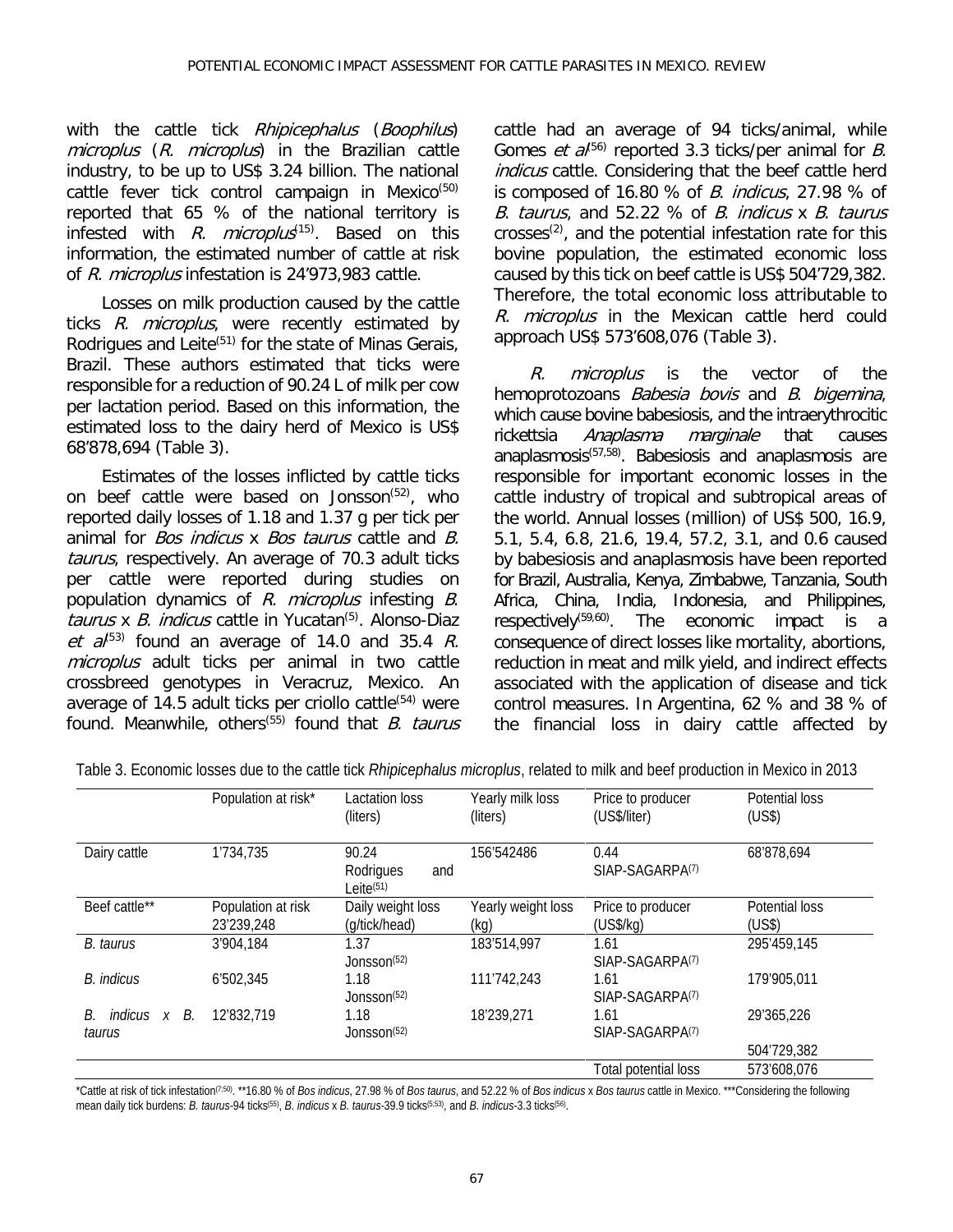babesiosis were due to direct and indirect effects, respectively<sup>( $61$ )</sup>. Babesiosis and anaplasmosis are prevalent wherever R. microplus and R. annulatus occur in Mexico<sup>(62-66)</sup>, and 75  $%$  of the national cattle herd is considered to be at risk of becoming infected with B. bovis and B. bigemina<sup>(67)</sup>. However; we were unable to estimate the economic impact of babesiosis and anaplamosis on the cattle industry in Mexico because key epidemiological data, such as description of specific enzootic instability regions, mortality and incidence of babesiosis and anaplasmosis outbreaks, and number of abortions due to clinical cases and seasonal occurrence of outbreaks were not found during the search of the scientific literature.

#### POTENTIAL IMPACT OF HAEMATOBIA IRRITANS

The horn fly, *Haematobia irritans*, is one of the most economically important pests of cattle worldwide<sup>(12,65)</sup>. It is an obligate hematophagous ectoparasite that feeds almost exclusively on cattle. Because of H. irritans feeding behavior and infestation levels tend to be high, cattle expend a great degree of energy in defensive behavior, and reduce the grazing time, feeding efficiency and milk production in the case of dairy cattle ${}^{(67)}$ .

Losses due to horn fly infestation, based on the studies in Brazil<sup>(68)</sup> and Argentina<sup>(69)</sup>, are estimated as an average yearly weight loss of 3.25 kg per cow and 28.0 g per day (305 d of lactation, 8.54 kg per cow), respectively. Estimated losses in calves also were based on Bianchin and Alves<sup>(68)</sup> in Brazil and Steelman *et al*<sup>(70)</sup> in the US, which estimated an average yearly weight loss of 2.0 and 8.1 kg per calf, respectively. Yearly weight losses of steer and heifers were estimated as 12.19 kg per animal $(71)$ . Losses in milk production caused by H. irritans in dairy farms were estimated as 27.0 kg decrease in milk production per cow per year in the  $US^{(72)}$ .

In general, Haematobia irritans in Mexico affects cattle during 7 mo of the year<sup> $(73)$ </sup>. Cattle in the state of Veracruz (hot humid tropic) experienced high H. irritans infestation (70 to 121 flies/animal) between August and November<sup>(73)</sup>. Galindo-Velasco et  $a^{(74)}$  reported that cattle in the state of Colima, including sub-humid tropic and sub-tropic environments, had high horn fly infestations (120 to 236 flies per animal) during 6 mo of the year. However, in the state of Tamaulipas high horn fly infestation levels were observed in cattle throughout the year with population peaks higher than 200 flies/animal detected in September, April, May, and

|                | Live animals at risk*<br>(head) | Yearly weight<br>loss per head (kg)                                                 | Total yearly<br>Weight loss ** (kg) | Price to producer<br>(US\$/kg)      | Potential loss<br>(US\$) |
|----------------|---------------------------------|-------------------------------------------------------------------------------------|-------------------------------------|-------------------------------------|--------------------------|
| Steers/heifers | 7′776.590                       | 12.19<br>Bianchin et $a^{(71)}$                                                     | 57'667,951                          | 1.61<br>SIAP-SAGARPA(7)             | 92'845,401               |
| Calves         | 7'290,553                       | 5.05<br>2.0<br>Bianchin and Alves <sup>(68)</sup><br>8.1<br>Steelman et al(70)      | 22'397,186                          | 1.61<br>SIAP-SAGARPA(7)             | 36'059,469               |
| Cows           | 17'335,316                      | 5.89<br>3.25<br>Bianchin and Alves <sup>(68)</sup><br>8.54<br>Guglielmone et al(69) | 62'113,881                          | 1.61<br>SIAP-SAGARPA(7)             | 100'003,348              |
| Dairy cows     | 1′734,735                       | Milk loss (liter/cow/yr)                                                            | Total yearly loss<br>(liters)**     | Price to producer<br>(US\$/liter)   | Potential loss<br>(US\$) |
|                |                                 | 27.0<br>Kunz <i>et al</i> <sup><math>(72)</math></sup>                              | 4'102,995                           | 0.42<br>SIAP-SAGARPA <sup>(7)</sup> | 2'757,212                |
|                | 32'402,461                      |                                                                                     |                                     | Total potential loss                | 231'665,430              |

Table 4. Economic losses due to the horn fly *Haematobia irritans*, related to beef cattle production in Mexico in 2013

\* From the total cattle production in Mexico<sup>(7)</sup>, 22.5 % was calves, 24.0 % steers/heifers, and 53.5 % adults (>3 yr)<sup>(2)</sup>. \*\*7.3 mo per year were considered for *H. irritans* affect on cattle(73,74,75).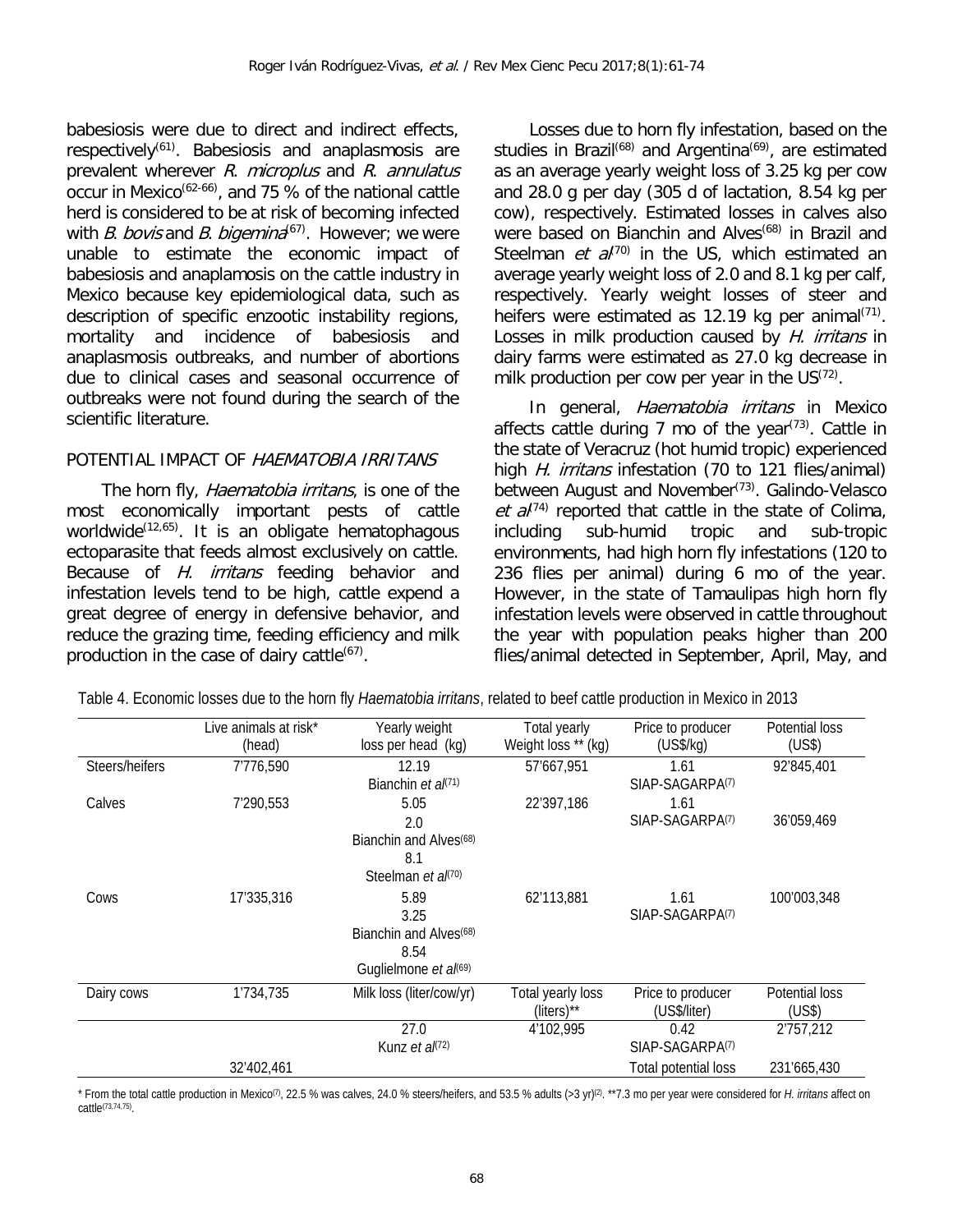June(75). Considering the beef cattle population at risk, losses due to horn fly parasitism in Mexico are estimated to be US\$ 231'665,430 (Table 4). No estimates of horn-fly losses on dairy cattle or beef cattle pregnancy rates are provided here. These issues need further investigation.

#### POTENTIAL IMPACT OF STOMOXYS CALCITRANS

The stable fly, Stomoxys calcitrans, is another economically important pest of livestock worldwide. The stable fly problem can be exacerbated in areas where high organic content, like hay waste residues, are present at or nearby pastures where cattle graze<sup>(76-78)</sup>. Heavy stable fly infestations can results in a reduction of weight gain and feed efficiency of confined and grazing beef cattle<sup>(79)</sup>. Taylor et  $a^{(76)}$ and Grisi et  $a^{(12)}$  reported that the stable fly has an economic impact on US and Brazilian cattle production of US\$ 2,211.0 and 335.5 million per year, respectively. Kunz et  $a^{1/2}$  estimated a potential loss due to stable flies in dairy and beef cattle of 0.1 kg per steer per day in feedlots and a 27.0 kg decrease in milk production per cow per year. Taylor et  $a^{(76)}$  estimated an annual per animal production loss of 139.0 kg milk for dairy cows, and 6.0, 26.0, and 9.0 kg body weight for preweaning calves, pastured stockers, and feeder cattle, respectively.

Cruz-Vázquez et  $a^{(80)}$  studied the annual variation of S. calcitrans adult stage infestation in Aguascalientes, Mexico and they found seasonal behavior of infestation with higher infestations between mid-summer and mid-fall period (2.5 mo) with abundance ranging from 4 to 40 flies per animal. Based on this information, economic losses due to the stable fly in Mexico were estimated to be US\$ 6'786,792 (Table 5).

#### POTENTIAL ECONOMIC IMPACT OF ALL STUDIED **PARASITES**

Annual potential economic loss due to the six major endo- and ectoparasites of cattle in Mexico considered here was estimated to be US\$ 1,411'845,004. Considering that the national cattle herd registered in 2013 included  $32'402'461$  head<sup>(7)</sup>, the estimated yearly loss per head caused by the selected cattle parasites was US\$ 43.57. By comparison, the annual loss per head caused by a similar group of cattle parasites in Brazil, except the cattle grub (Dermatobia hominis) and New World screwworm fly (Cochliomyia hominivorax), was estimated to be US\$  $65.49^{(12)}$ .

The limitations of some of the baseline studies used to develop these estimates, particularly when extrapolated from local situations to a national scale $^{(12)}$ , are acknowledged. However, the general picture obtained from the present effort demonstrates the magnitude and importance of cattle parasitism in Mexico and the unfeasibility of a profitable livestock industry without adapting and integrated parasite control strategies. This approach is required given the favorable environmental conditions for livestock parasites in grazing areas where cattle are raised in Mexico.

## PARASITICIDE RESISTANCE

The main strategy for cattle parasite control in Mexico is based on the use of chemicals such as

|                                               | Population at risk<br>(head) | Milk loss<br>(L/cow/yr)        | Total yearly loss              | Price to producer<br>(US\$/L)                               | Potential loss<br>(US\$) |
|-----------------------------------------------|------------------------------|--------------------------------|--------------------------------|-------------------------------------------------------------|--------------------------|
| Dairy cattle<br>SIAP-SAGARPA(7)               | 1'734,735                    | 27.0<br>Kunz et $a^{(72)}$     | 1'561,261                      | 0.42<br>SIAP-SAGARPA <sup>(7)</sup>                         | 655,729                  |
|                                               | Population at risk<br>(head) | Loss at feedlots<br>(q/head/d) | Total loss at feedlots<br>(kg) | Price to producer<br>(US\$/kg)                              | Potential loss<br>(US\$) |
| Feedlot cattle<br>SIAP-SAGARPA <sub>(7)</sub> | 7'776,590                    | 100.0<br>Kunz et $a^{(72)}$    | 3'784,607                      | 1.62<br>SIAP-SAGARPA <sub>(7)</sub><br>Total potential loss | 6'131,063<br>6'786,792   |

Table 5. Economic losses due to the stable fly *Stomoxys calcitrans* among dairy and feedlot cattle in Mexico in 2013

\* 2.5 mo per year were considered to affect *S. calcitrans* to cattle(80).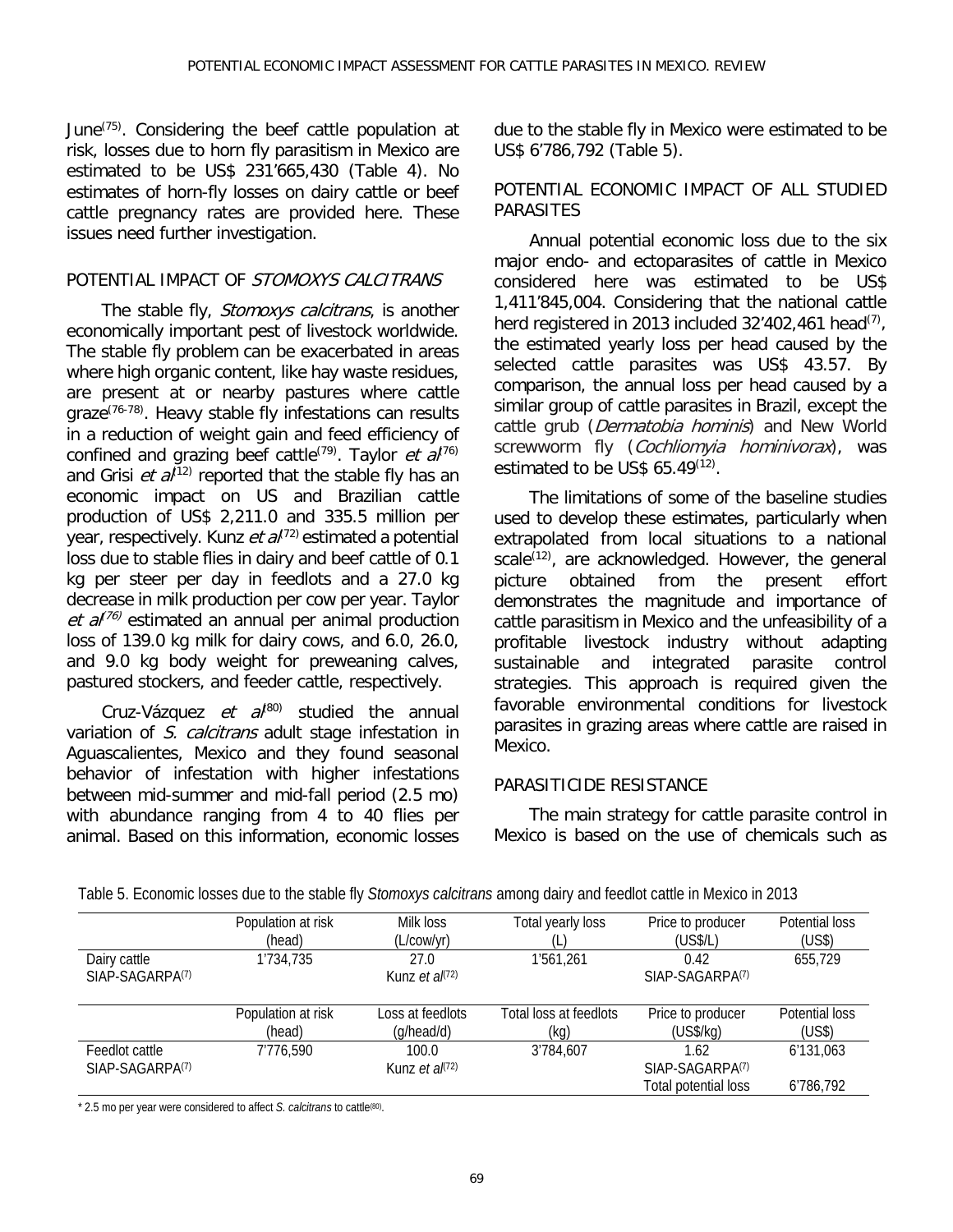anthelmintics, coccidiostats, flukicides, acaricides, insecticides and endectocides<sup>(81)</sup>. The indiscriminate use of these chemicals has resulted in the development of resistance in populations of internal and external parasites of cattle, which impacts the livestock industry in Mexico<sup>(82-87)</sup>.

Parasiticide resistance is a multifaceted problem that not only impacts the ability of producers to mitigate the impact of parasites on farm animal production, but it also poses risks to the environment and public health<sup>(88,89)</sup>. Resistance to conventional acaricides and macrocyclic lactones, including organophosphates (OPs), pyrethroids (SPs), amitraz, fipronil, and ivermectin among cattle fever tick populations has been identified as one of the most common problems in cattle from Mexico<sup>(83,87)</sup>. Resistance to OPs first developed in the 1980s in Mexico, and resistance to SPs emerged in the 1990s. Amitraz was introduced along with SPs to control OPs-resistant ticks in 1986. Amitraz was not widely used initially due to its higher cost, but its application became more prevalent and intensive after SPs resistance was discovered in 1993(85) . The first case of amitraz resistance in  $R$ . microplus from Mexico was confirmed in 2001 in the state of Tabasco<sup>(86)</sup>. The first reports of *R. microplus* populations resistant to ivermectin and fipronil in Mexico were made in 2010 and 2013, respectively<sup>(87,88)</sup>. Rodríguez-Vivas et  $a^{(89)}$  studied 217 field populations of R. microplus and determined the prevalence of farms with resistance to SPs, OPs and amitraz in the southern part of the country. They found that resistance to SPs like cypermethrin, flumethrin, and deltamethrin was one of the most serious problems faced by livestock producers in the Mexican tropics where 66 to 96 % of the farms had cattle infested with R. microplus resistant to SPs. The presence of R. microplus populations resistant to ivermectin has been documented in the states of Yucatan and Veracruz where resistance prevalence ranges from 41 to 100 %, with most of the resistance level categorized as low. Resistance to multiple classes of antiparasitic drugs, including OPs, SPs, amitraz and ivermectin, appears to be an emerging problem among *R. microplus* populations in Mexico<sup>(83)</sup>.

Resistance to ivermectin in GIN has been identified in cattle from Mexico. Initial reports of

ivermectin-resistant GIN in Mexico were obtained for infected cattle in the states of Campeche<sup>(90)</sup>, Yucatán<sup>(84)</sup>, and Veracruz<sup>(91)</sup>. Studies performed in Mexico suggest a high frequency of cattle herds with IVM-resistant GIN (>71 % of the surveyed herds), and they involved species in the genera Haemonchus and Cooperia.

Horn fly populations resistant to insecticides have been documented in Mexico. Insecticide resistance was reported for horn fly populations in the states of Tamaulipas, Veracruz, San Luis Potosi, Sinaloa, Aguascalientes, and Nuevo León<sup>(92,93)</sup>. The development of resistance to permethrin in horn flies from Veracruz and Nuevo León apparently was associated with strong selection pressure and the lack of integrated parasite management practices because in the farms SPs were used commonly to control *R. microplus* too<sup>(92,93)</sup>.

Antiparasitic resistance in endo- and ectoparasite populations affecting the health and productivity of cattle in Mexico increases the cost of parasite control and decreases the profitability of livestock producers. The use of commercial antiparasitic drugs to control endo- and ectoparasites in cattle is expected to continue increasing in Mexico due primarily to: availability and ease of use for endectocidal products, increasingly accessible prices especially for generic versions of macrocyclic lactones, and a dearth of products containing active ingredients with new modes of action<sup>(83)</sup>.

Studies assessing the actual economic impact of parasiticide resistance on the profitability of cattle producers in Mexico are needed. The establishment of integrated parasite control programs adapted to each of the four main agroecological regions could reduce the impact of endo- and ectoparasites on the health and productivity of the national cattle herd<sup>(83)</sup>. An adaptive and sustainable approach will help mitigate the burden of diseases caused by the six major endo- and ectoparasites considered here, which was estimated to cost the cattle industry of Mexico US\$ 1.41 billion annually and a yearly loss per head of US\$ 43.57.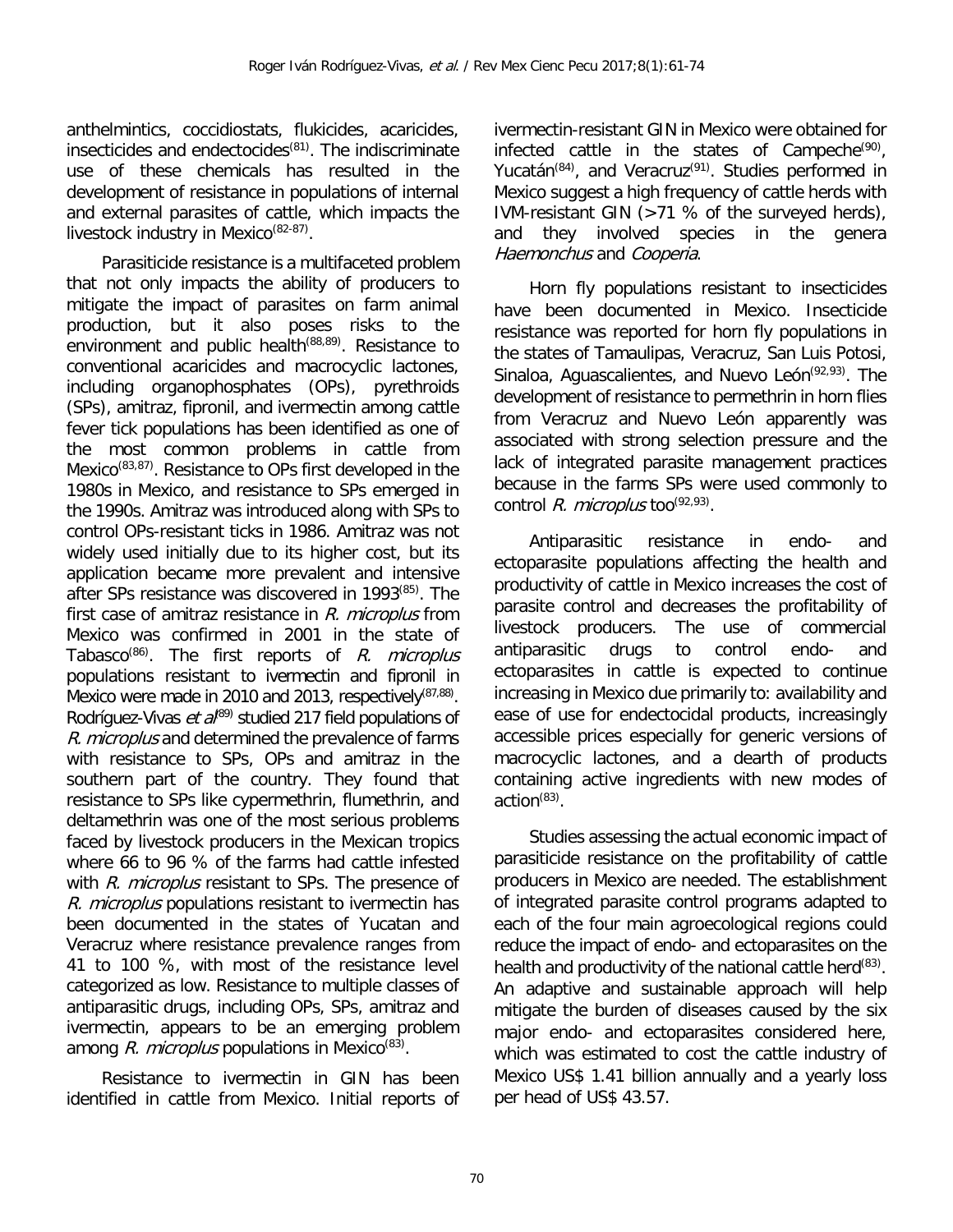#### **ACKNOWLEDGMENTS**

Thanks to Champion Farmoquímico Ltda, Anápolis, GO, Brazil, and Laboratorio Virbac, Mexico, for facilitating organizational meeting by our group to discuss the economic impact of cattle parasites, which resulted in initiative to produce this publication. We would like to dedicate this paper to the memory of Prof. Laerte Grisi, a brilliant scientist and a kind and generous colleague.

#### **LITERATURA CITADA**

- 1. Organización de las Naciones Unidas para la Agricultura y la Alimentación (FAO). Ganadería bovina en América Latina: Escenarios 2008-2009 y tendencias del sector. Santiago de Chile. 2010.
- 2. INEGI (Instituto Nacional de Estadística y Geografía) Censo Agropecuario, www.inegi.org.mx. 2007.
- 3. Larios-Sarabia N, Ramírez-Valverde R, Núñez-Domínguez R, García-Muñiz JG, Ruíz-Flores A. Technical, social and economic characterization of companies in the registered Jersey cattle herd in México. Agric Soc Desarrollo 2011;8:229-247.
- 4. Callejas-Juárez N, Aranda-Gutiérrez H, Rebollar-Rebollar S, de la Fuente-Martínez ML. Situación económica de la producción de bovinos de carne en el estado de Chihuahua, México. Agronomía Mesoamericana 2014;25:133-139.
- 5. Rodríguez-Vivas RI, Quiñones AF, Ramírez CG. Epidemiología, prevención y control de la babesiosis bovina. En: Enfermedades de importancia económica en producción animal. Rodríguez-Vivas RI editor. México DF: McGraw-Hill-UADY; 2005:205-225.
- 6. Pérez de León AA, Rodríguez-Vivas RI, Guerrero FD, García-Vázquez Z, Temeyer KB, Domínguez-García DI, et al. Acaricide resistance in Rhipicephalus (Boophilus) microplus: impact on agrobiosecurity and cattle trade between Mexico and the United States of America. Proc Int Symp Pest Resistance Arthropods 2013;3:18- 35.
- 7. SIAP-SAGARPA. Servicio de Información Agroalimentaria y Pesquera. Inventario ganadero. 2013.
- 8. García, E. Modificaciones al sistema de clasificación climática de Köppen. Instituto de Geografía de la Universidad Nacional Autónoma de México. Quinta ed. México, DF. 2004.
- 9. Peel DS, Johnson RJ, Mathews KH. Cow-calf beef production in Mexico. A report from the economic research service. USDA. [www.ers.usda.gov.](http://www.ers.usda.gov/) 2010.
- 10. Drummond RO, Lambert G, Smally HE Jr, Terrill CE. Estimated losses of livestock to pests. In: Pimentel D. Handbook of pest management in agriculture. Boca Raton, USA: CRC Press 1981;1:111-127.
- 11. National Agriculture Statistics Service NASS, United States Department of Agriculture – USDA, Cattle inventory: executive briefing 2011. [http://www.nass.usda.gov/Newsroom/Executive\\_](http://www.nass.usda.gov/Newsroom/Executive_) Briefings /2011/ 07\_22\_2011.pdf. Accesed Nov 03, 2015.
- 12. Grisi L, Cerqueira Leite R, de Souza Martins JR, Medeiros de Barros AT, Andreotti R, Duarte Cançado PH, et al. Reassessment of the potential economic impact of cattle parasites in Brazil. Braz J Vet Parasitol 2014;3(2):150-156.
- 13. Rodríguez-Vivas RI, Cob-Galera LA, Domínguez-Alpizar JA. Frecuencia de parásitos gastrointestinales en animales domésticos diagnosticados en Yucatán, México. Rev Biomed 2001;12:19-25.
- 14. Rodríguez-Vivas RI, Ojeda-Chi MM, Pérez-Cogollo LC, Rosado-Aguilar JA, Ramírez-Cruz GT, Guemes-Ceballos AA. Epidemiología, diagnóstico y control de la coccidiosis bovina. Capítulo 4. Epidemiología de enfermedades parasitarias en animales domésticos. Quiroz RH. et al, editores. México, DF: AMPAVE; 2011:52-66.
- 15. Bautista-Garfias CR, Martínez-Ibañez F. Experiences on the control of cattle tick Rhipicephalus (Boophilus) microplus in Mexico. In: Ticks: Disease, management and control. Moges Woldemeskel editor. Nova Science Publishers, Inc. 2012:205-216.
- 16. Vercruysse J, Claerebout E. Treatment  $vs$  non treatment of helminth infections in cattle: defining the threshold. Vet Parasitol 2001;98:195-214.
- 17. Molento MB, Fortes FS, Pondelek DA, Borges F de A, Chagas AC, Torres-Acosta JF, Geldhof P. Challenges of nematode control in ruminants: focus on Latin America. Vet Parasitol 2011;180(1- 2):126-32.
- 18. Lima MM, Grisi L. Verminose subclínica em vacas emlactação no Estadom do Rio de Janeiro. Hora Vet 1984;19(4):37-40.
- 19. Ploeger HW, Schoenmaker GJW, Kloosterman A, Borgsteede FHM. Effect of anthelmintic treatment of dairy cattle on milk production related to some parameters estimating nematode infection. Vet Parasitol 1989;34(3):239-253.
- 20. Charlier J, Höglund J, Von Samson-Himmelstjerna G, Dorny P, Vercruysse J. Gastrointestinal nematode infections in adult dairy cattle: impact on production, diagnosis and control. Vet Parasitol 2009;164(1):70-79.
- 21. Kabaka WM, Gitau GK, Kitala PM, Maingi N, VanLeeuwen JA. The prevalence of gastrointestinal nematode infection and their impact on cattle in Nakuru and Mukurweini districts of Kenya. Ethiop Vet J 2013;17(1):95-104.
- 22. Verschave SH, Vercruysse J, Forbes A, Opsomer G, Hostens M, Duchateau L, Charlier J. Non-invasive indicators associated with the milk yield response after anthelmintic treatment at calving in dairy cows. BMC Vet Res 2014;10:264.
- 23. Dominguez-Alpizar JL, Rodríguez-Vivas RI, Cob GLA. Evaluación de dos programas estratégicos de control de nematodos gastrointestinales en becerros de la zona centro del estado de Yucatán, México. Rev Biomed 1996;7:27-34.
- 24. Domínguez-Alpizar J, Rodríguez-Vivas VRI, Honhold N. Epizootiología de los parásitos gastrointestinales en bovinos del Estado de Yucatán. Vet Méx 1993;24(3):189-193.
- 25. Quiroz-Romero H, Chavarría-Martínez B, Hernández-Suárez A, Ochoa-Galván P, Cruz- Pérez J, Cruz-Mendoza I. Efecto de una nueva formulación de ivermectina+abamectina de larga duración contra nematodos gastrointestinales y la diferencia en ganancia de peso en bovinos. Vet Méx 2009;40(2):157-165.
- 26. Quiroz-Romero H, Chavarría-Martínez B, Carrillo J, Pérez M, Ochoa-Galván P. Efecto prolongado de ivermectina+abamectina contra nematodos y la diferencia de peso en bovinos en Veracruz, México. Rev Ibero-Latinoam Parasitol 2009;68(2):180-184.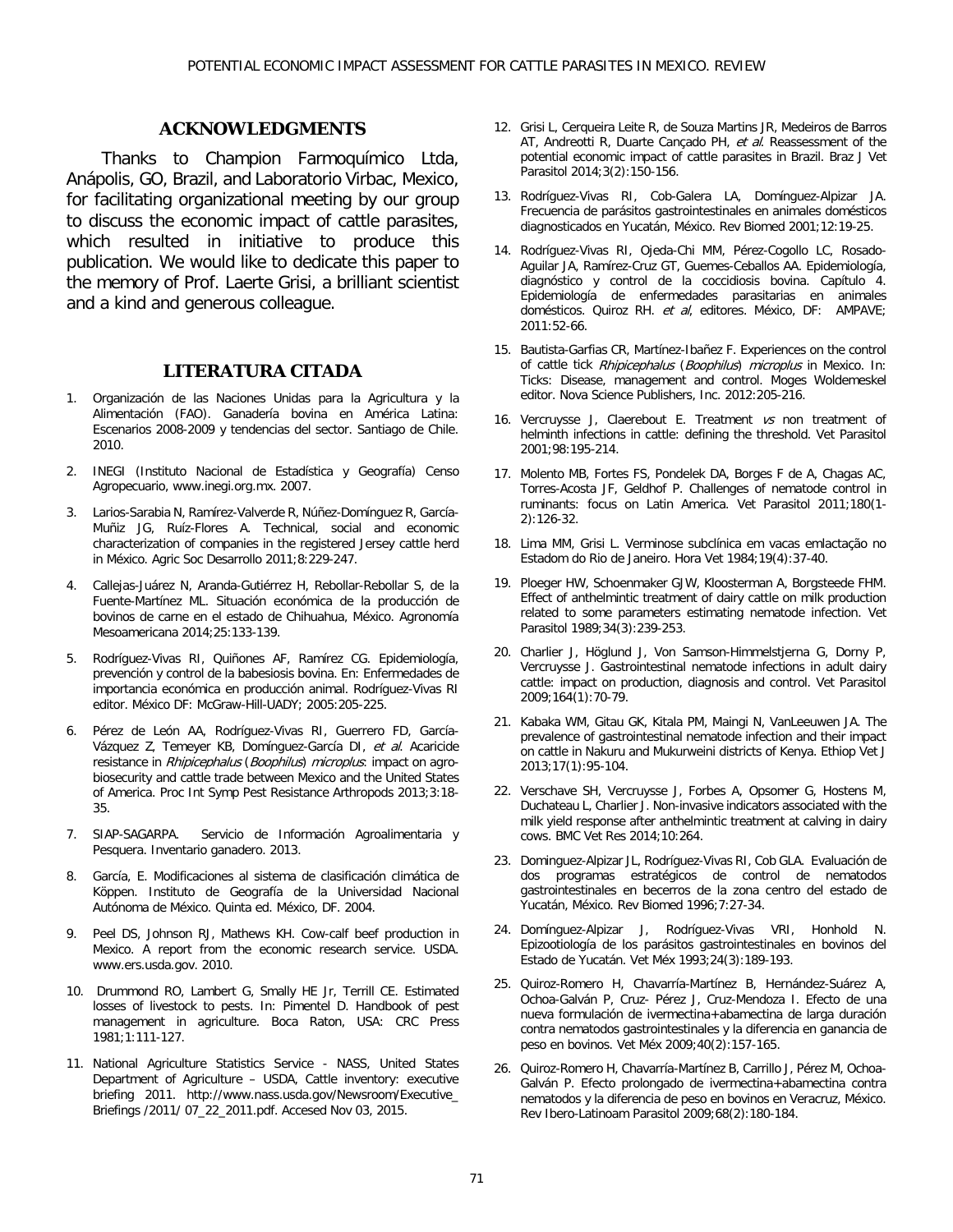- 27. Encalada-Mena LA, Corbala-Bermejo JA, Vargas-Magaña JJ, García-Ramírez MJ, Uicab-Brito L, del Río-Rodríguez J. Prevalencia de nematodos gastroentéricos de becerros en sistemas de doble propósito del municipio de Escárcega, Campeche, México. Agrociencia 2009;43(6):569-576.
- 28. Bangoura B, Daugschies A. Parasitological and clinical parameters of experimental *Eimeria zuernii* infection in calves and influence on weight gain and haemogram. Parasitol Res 2007;100:1331-1340.
- 29. Fitzgerald PR. The significance of bovine coccidiosis as a disease in the United States. Bovine Pract 1975;10:28.
- 30. Williams L. Dealing with the frustration of the war on coccidiosis. DVM 1984;15:38.
- 31. Ernst JV, Benz GW. Intestinal coccidiosis in cattle. The veterinary clinics of North America/parasites: epidemiology and control. Philadelphia, PA: W.B. Saunders Company; 1986.
- 32. Fitzgerald P. The economic impact of coccidiosis in domestic animals. Adv Vet Sci Comp Med 1980;24:121-143.
- 33. Lassena B, Østergaard S. Estimation of the economic effects of Eimeria infections in Estonian dairy herds using a stochastic model. Prev Vet Med 2012;106:258-265.
- 34. Rodríguez-Vivas RI, Domínguez-Alpizar JL, Torres-Acosta JF. Epidemiological factors associated to bovine coccidiosis in calves (Bos indicus) in a sub-humid tropical climate. Rev Biomed 1996;7:211-218.
- 35. Hasbullah H, Akiba Y, Takano H, Ogimoto K. Seasonal distribution of bovine coccidia in beef herd in the University farm. Jpn J Vet Sci 1990;52:1175-1179.
- 36. Quezada CA, Ramos GJI, Figueroa VC, Rivas CRR, Martínez de la Rosa R, Trillo MV. Prevalencia de coccidia en becerras Holstein en la etapa de desarrollo. CULCyT 2013;10(49):54-60.
- 37. Landeros y Valdez MA, Ibarra VF, Escudero CJL, Milian SF. Determinación de algunos hospederos intermediarios de Fasciola hepatica, en la cuenca lechera de Tulancingo Hidalgo. Tec Pecu Méx 1981;40:47-51.
- 38. Kaplan RM. Fasciola hepatica: A review of the economic impact in cattle and considerations for control. Vet Therap 2001;2(1):40-50.
- 39. Ibarra VF, Vera MY, Munguía XJ. Epidemiología de la fasciolosis animal y humana. En: Epidemiología de enfermedades parasitarias en animales domésticos. Capítulo 9. Quiroz RH, et al editores. México, DF: AMPAVE; 2011:137-172.
- 40. Castellanos HAA, Escutia SI, Quiroz RH. Frecuencia de fasciolasis hepática en bovinos sacrificados en las plantas tipo inspección federal en México de los años 1979 a 1989. Vet Mex 1992;23:339- 342.
- 41. Rangel LJ, Martínez DE. Pérdidas económicas por decomiso de hígados y distribución geográfica de la fasciolasis bovina en el estado de Tabasco, México. Vet Méx 1994;25:327-331.
- 42. Simpson JR, Courtney CH. Liver flukes in Florida: Prevalence, economics and management practices on ranches surveyed. Gainesville, University of Florida. Florida Coop Ext Serv. Institute of Food and Agricultural Sciences. 1990.
- 43. Malone J, Loyacano A, Armstrong D, Archbald L. Bovine fascioliasis: Economic impact and control in gulf coast cattle based on seasonal transmission. Bovine Pract 1982;17:126-133.
- 44. Charlier J, Hostens M, Jacobs J, Van Ranst B, Duchateau L, Vercruysse J. Integrating Fasciolosis control in the dry cow

management: The effect of closantel treatment on milk production. PLoS ONE 2012;7(8):e43216.

- 45. FAO. Ticks and tick borne disease control. A practical field manual. Volume I. Tick control. Rome. 1984.
- 46. Esteve-Gasent MD, Perez de Leon AA, Romero-Salas D, Feria-Arroyo TP, Pation R, Castro-Arellano I, et al. Pathogenic landscape of transboundary zoonotic diseases in the Mexico-US border along the Rio Grande. Front Public Hlth 2014;17(177):1-23.
- 47. Reck J, Marks FS, Rodrigues RO, Souza UA, Webster A, Leite RC, Gonzales JC, et al. Does Rhipicephalus microplus tick infestation increase the risk for myiasis caused by *Cochliomyia hominivorax* in cattle? Prev Vet Med 2014;113:59-62.
- 48. Estrada-Peña A, Salman M. Current limitations in the control and spread of ticks that affect livestock: A review. Agriculture 2013;3:221-235.
- 49. De Castro JJ, James AD, Minjauw B, DiGiulio G, Permin A, Pegram RG, et al. Long-term studies on the economic impact of ticks on Sanga cattle in Zambia. Exp Appl Acarol 1997;21:3-19.
- 50. SAGARPA-SENASICA. Situación zoosanitaria la campaña para el control de la garrapata *Boophilus* spp en México. 2014.
- 51. Rodrigues DS, Leite RC. Economic impact of Rhipicephalus (Boophilus) microplus: estimate of decreased milk production on a dairy farm. Arq Bras Med Vet Zootec 2013;65(5):1570-1572.
- 52. Jonsson N. The productivity effects of cattle tick (Boophilus microplus) infestation on cattle, with particular reference to Bos indicus cattle and their crosses. Vet Parasitol 2006;137:1-10.
- 53. Alonso-Díaz MA, López SBJ, Leme de Magalhanes-Labarthe AC, Rodríguez-Vivas RI. Infestación natural de Boophilus microplus Canestrini, 1887 (Acari: Ixodidae) en dos genotipos de bovinos en el trópico húmedo Mexicano. Vet Méx 2007;38(4):503-509.
- 54. González-Cerón F, Becerril-Pérez CM, Torres-Hernández G, Díaz-Rivera P. Garrapatas que infestan regiones corporales del bovino criollo lechero tropical en Veracruz, México. Agrociencia 2009;43:11-19.
- 55. Smith RD, Evans DE, Martins JR, Ceresér VH, Correa BL, Petraccia C, et al. Babesiosis (Babesia bovis) stability in unstable environments. Ann N Y Acad Sci 2000;916:510-520.
- 56. Gomes A, Honer MR, Schenk MA, Curvo JB. Populations of the cattle tick (Boophilus microplus) on purebred Nellore, Ibage and Nellore X European crossbreds in the Brazilian savanna. Trop Anim Hlth Prod 1989;21(1):20-24.
- 57. Pérez de León AA, Vannier E, Almazán C, Krause P. Tick-borne protozoa. In: Sonenhine DE, Roe RM editors. Biology of ticks. 2nd ed, New York, USA: Oxford University Press; 2014(2):147-179.
- 58. Aubry P, Geale DW. A review of bovine anaplasmosis. Transbound Emerg Dis 2011;5(8):1-30.
- 59. Bock R, Jackson L, de Vos A, Jorgensen W. Babesiosis of cattle. Parasitology 2004;129 Suppl:S247-269.
- 60. Grisi L, Massard CL, Moya Borja GE, Pereira JB. Impacto económico das principais ectoparasitoses em bovinos no Brasil. Hora Vet 2002;21(125):8-10.
- 61. Guglielmone, AA, Aguirre DH, Späth EJA, Gaido AB, Mangold AJ, de Ríos LG. Long-term study of incidence and financial loss due to cattle babesiosis in an Argentinian dairy farm. Vet Parasitol 1992;12(3-4):307-312.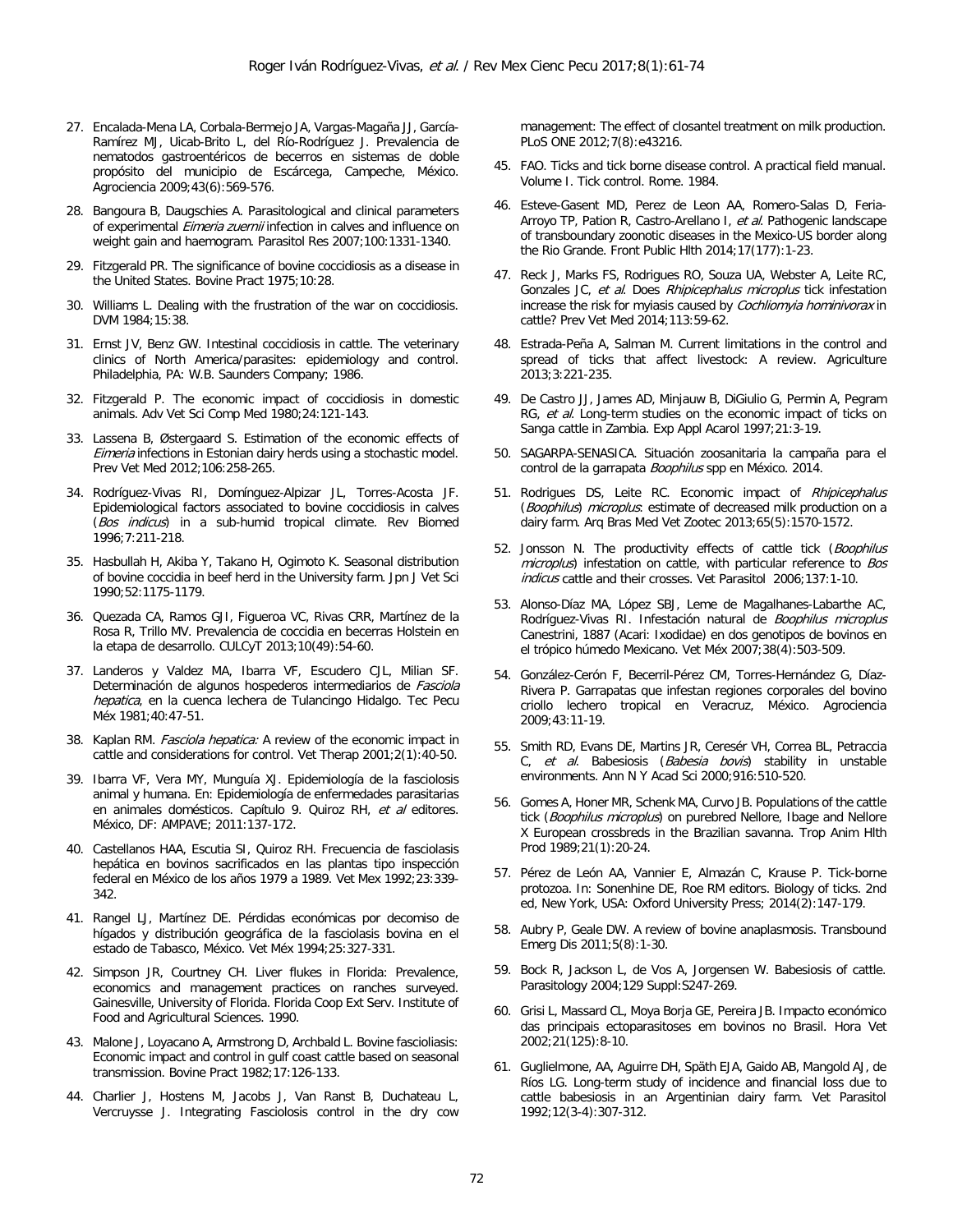- 62. Solorio RJ, Rodríguez VRI, Pérez E, Wagner G. Management factors associated with Babesia bovis seroprevalence in cattle from eastern Yucatan, Mexico. Prev Vet Med 1999;40:261-269.
- 63. Rodríguez-Vivas RI, Mata MY, Pérez GE, Wagner G. The effect of management factors on the seroprevalence of Anaplasma marginale in Bos indicus cattle in the Mexican tropics. Trop An HIth Prod 2004;36:135-143.
- 64. Pérez de León AA, Teel PD, Auclair AN, Messenger MT, Guerrero F, Schuster G, Miller R. Integrated strategy for sustainable cattle fever tick eradication in U.S.A. is required to mitigate the impact of global change. Front Physiol 2012;3:195.
- 65. Xu Q, Guerrero FD, Palavesam A, Pérez de León AA. Use of electroporation as an option to transform the horn fly, Haematobia irritans: a species recalcitrant to microinjection. Insect Sci 2015;00:1-9. doi: 10.1111/1744-7917.12207.
- 66. Foil LD, Hogsette JA. Biology and control of tabanids, stable flies and horn flies. Revue Scientifique et Technique 1994;13:1125- 1158.
- 67. Bautista-Garfias CR, [Castañeda-Arriola R,](http://www.redalyc.org/BusquedaAutorPorNombre.oa?q=%22Roberto%20Casta%C3%B1eda-Arriola%22) [Álvarez-Martínez JA,](http://www.redalyc.org/BusquedaAutorPorNombre.oa?q=%22Roberto%20Casta%C3%B1eda-Arriola%22)  [Rojas-Martínez](http://www.redalyc.org/BusquedaAutorPorNombre.oa?q=%22Carmen%20Rojas-Mart%C3%ADnez%22) C, [Figueroa-Millán JV, R](http://www.redalyc.org/BusquedaAutorPorNombre.oa?q=%22Carmen%20Rojas-Mart%C3%ADnez%22)odríguez-Lozano A. The simultaneous vaccination of bovines with Lactobacillus casei and the bivalent vaccine against bovine babesiosis induces a better protection against Babesia bovis and B. bigemina transmitted by ticks in extreme field conditions. Vet Méx 2012;43:189-200.
- 68. Bianchin I, Alves RGO. The hornfly, Haematobiairritans: behaviour and damage caused in Nellore cows and pre-weaning calves. Pesq Vet Bras 2002;22(3):109-113.
- 69. Guglielmone AA, Volpogni MM, Quaino OR, Anziani OS, Mangold AJ. Long-term study of Haematobia irritans (Diptera: Muscidae) seasonal distribution in central Argentina with focus on winter fly abundance. Parasitol 2001;8(4):369-373.
- 70. Steelman CD, Brown AHJr, Gbur EE, Tolley G. Interactive response of the horn fly (Diptera: Muscidae) and selected breeds of beef cattle. J Econ Entomol 1991;84(4):1275-1282.
- 71. Bianchin I, Koller WW, Alves RGO, Detmann E. Effects of the horn fly, *Haematobia irritans* (L.) (Diptera: Muscidae) in the weight gain on Nellore cattle. Cienc Rural 2004;34(3):885-890.
- 72. Kunz SE, Murrell KD, Lambert G, James LF, Terrill CE. Estimated losses of livestock to pests. In: Pimentel D. Handbook of pest management in agriculture. 2nd ed. Boca Raton, USA: CRC Press; 1991:69-98.
- 73. Alonso-Díaz MA, Acosta-Rodríguez R, Maldonado-Simán E. Dinámica poblacional de Haematobia irritans en bovinos del trópico mexicano. Rev Cient FCV-LUZ; XVII 2007;(4):330-334.
- 74. Galindo-Velasco E, Cruz-Vázquez C, Lezama-Gutiérrez R, Reyes-Velázquez W, Aguilar-Espinoza S, Pescador-Rubio A. Fluctuación poblacional de Haematobia irritans (Diptera: Muscidae) en un hato bovino en Tecomán, Colima, México. Vet Méx 2008;39(2):181-186.
- 75. Almazán-García C, Castillo-Salas S, Loredo-Osti J, García-Vázquez Z, Ramírez-Valverde R, Bermúdez-Villanueva L. Dinámica poblacional de Haematobia irritans en un hato de bovinos de Soto la Marina, Tamaulipas, México. Vet Méx 2001;32(2):149-152.
- 76. Taylor DB, Moon RD, Mark DR. Economic impact of stable flies (Diptera: Muscidae) on dairy and beef cattle production. J Med Entomol 2012;49(1):198-209.
- 77. Liu SS, Li AY, Lohmeyer KH, Pérez de León AA. Effects of pyriproxyfen and buprofezin on immature development and reproduction in the stable fly. Med Vet Entomol 2012;26:379-385.
- 78. Solórzano JA, Gilles J, Bravo O, Vargas C, Gomez-Bonilla Y, Bingham GV, Taylor DB. Biology and trapping of stable flies (Diptera: Muscidae) developing in pineapple residues (Ananas comosus) in Costa Rica. J Insect Sci 2015;15:(1):145.
- 79. Campbell JB, Skoda SR, Berkebile DR, Boxler DJ, Thomas GD, Adams DC, Davis R. Effects of stable flies (Diptera: Muscidae) on weight gains of grazing yearling cattle. J Econ Entomol 2001;94(3):780-783.
- 80. Cruz-Vázquez C, Martínez RS, Vitela MI, Ramos PM, Quintero MMT, García VZ. Variación anual de la infestación por Stomoxy scalcitrans (L.) (Diptera: Muscidae) en tres establos lecheros de Aguascalientes, México. Téc Pecu Méx 2000;38(2):135-142.
- 81. Martinez MI, Cruz M. The use of agricultural and livestock chemical products in the cattle- ranching area of Xico, central Veracruz, Mexico, and their possible environmental impact. Acta Zool Mex 2009;25:673-681.
- 82. Canul-Ku HL, Rodríguez-Vivas RI, Torres-Acosta JFJ, Aguilar-Caballero AJ, Pérez-Cogollo LC, Ojeda-Chi MM. Frequency of cattle herds with ivermectin resistant nematodes in the hot sub-humid tropics of Mexico. Vet Parasitol 2012;183:292-298.
- 83. Rodriguez-Vivas R, Perez-Cogollo LC, Rosado-Aguilar JA, Ojeda-Chi MM, Trinidad-Martinez I, Miller RJ, et al. Rhipicephalus microplus resistant to acaricides and ivermectin in cattle farms of Mexico. Braz J Vet Parasitol 2014;23(2):113-122.
- 84. Alegría-Lopez MA, Rodriguez-Vivas RI, Torres-Acosta JFJ, Ojeda-Chi MM, Rosado-Aguilar JA. Use of ivermectin as endoparasiticide in tropical cattle herds generates resistance in gastrointestinal nematodes and the tick Rhipicephalus microplus (Acari: Ixodidae). J Med Entomol 2015; 1-8. doi: 10.1093/jme/tju02.
- 85. Fragoso-Sanchez H, Garcia-Vazquez Z, Tapia-Perez G, Ortiz-Najera A, Rosario-Cruz R, Rodriguez-Vivas RI. Response of Mexican Riphicephalus (Boophilus) microplus ticks to selection by amitraz and genetic analysis of attained resistance. J Entomol 2011;8(3):1812-5670.
- 86. Soberanes NC, Santamaría MV, Fragoso HS, García VZ. First case reported of amitraz resistance in the cattle tick Boophilus microplus in Mexico. Téc Pecu Méx 2002;40(1):81-92.
- 87. Perez-Cogollo LC, Rodriguez-Vivas RI, Ramirez-Cruz GT, Miller RJ. First report of the cattle tick Rhipicephalus microplus resistant to ivermectin in Mexico. Vet Parasitol 2010;168(1-2):165-169.
- 88. Miller RJ, Almazán C, Ortíz-Estrada M, Davey RB, George JE, Pérez de León A. First report of fipronil resistance in Rhipicephalus (Boophilus) microplus of Mexico. Vet Parasitol 2013;191(1-2):97- 101.
- 89. Rodríguez-Vivas RI, Rivas AL, Chowell G, Fragoso SH, Rosario CR, García Z, Smith SD, Williams JJ, Schwageret SJ. Spatial distribution of acaricide profiles (Boophilus microplus strains susceptible or resistant to acaricides) in southeastern Mexico. Vet Parasitol 2007;146(1-2):158-169.
- 90. Encalada-Mena LA, López-Arellano ME, Mendoza de Gives P, Liébano-Hernández E, Vázquez-Prats V, Vera-Ycuspinera G. Primer informe en México sobre la presencia de resistencia a ivermectina<br>en bovinos infectados naturalmente con nematodos naturalmente gastrointestinales. Vet Méx 2008;39:423-428.
- 91. Alonso-Díaz MA, Arnaud-Ochoa RA, Becerra-Nava R, Torres-Acosta JFJ, Rodriguez-Vivas RI, Quiroz-Romero RH. Frequency of cattle farms with ivermectin resistant gastrointestinal nematodes in Veracruz, Mexico. Vet Parasitol 2015;212(3-4):439-443.